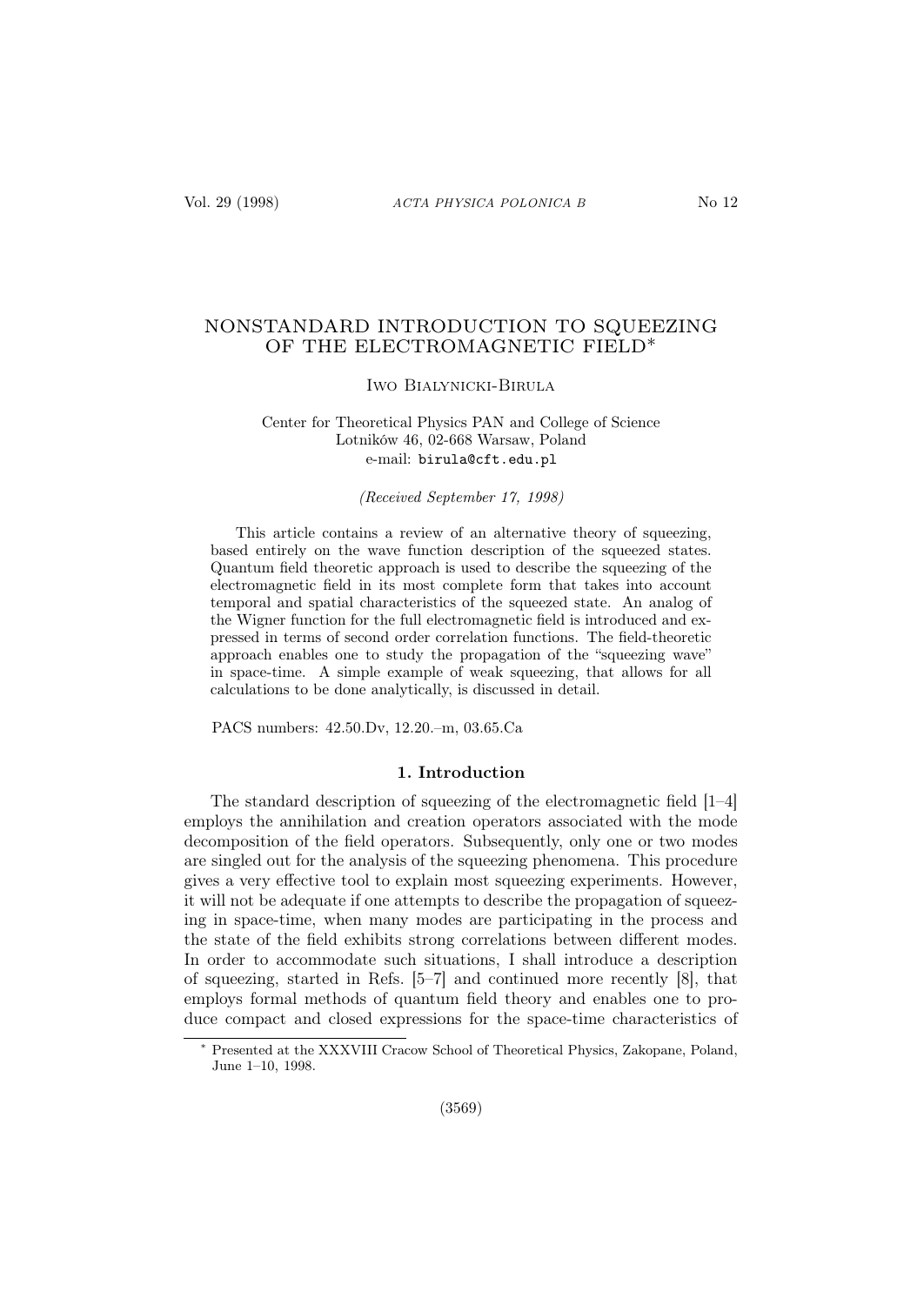the squeezing phenomena. Very convenient tools in this analysis will be the wave functional and the Wigner functional of the quantized electromagnetic field. These objects require a specification of the reference frame since they depend on the field 3-vectors  $\bf{B}$  and  $\bf{D}$ . At a first glance such a description may look noncovariant and the author of Ref. [9] has fallen into this trap. However, as I show in Sec. 8, despite the absence of tensorial indices, our formulation is fully relativistically covariant.

Since the electromagnetic field may be viewed as one grand, multidimensional harmonic oscillator, many properties of squeezed states can be clearly seen in a simpler case of an N-dimensional harmonic oscillator in quantum mechanics. Using this example, I introduce in Sec. 2 the necessary formalism and I describe in Sec. 3 special properties of the squeezed states related to uncertainty relations for positions and momenta. Next, I solve in Sec. 4 the time evolution problem for squeezed states and I introduce in Sec. 5 the description of squeezed states in terms of the Wigner function.

In Sec. 6, the formalism developed for squeezed states of the quantum mechanical oscillator will be carried over to quantum electrodynamics. Even though the electromagnetic field corresponds to an infinite-dimensional oscillator, there is a complete formal correspondence between these two cases. This correspondence enables one to write complete expressions for the relevant quantities in quantum electrodynamics in a closed form even though the rigorous mathematical foundation for this theory is often lacking. I address In Sec. 7 the problem of the propagation of squeezing of the electromagnetic field in space-time and I discuss in detail simple example of a small perturbation. Finally, I introduce in Sec. 8 the Wigner functional for the full quantized electromagnetic field — an analog of the quantum-mechanical Wigner function and I discuss its relativistic properties.

There is no universally adopted terminology concerning the squeezed states and some authors extend the notion of squeezed states to almost any state that exhibits some kind of squeezing. Throughout this paper I shall use the term squeezed states in a narrow sense to denote the states whose wave function is a Gaussian. Such states, as discussed in Sec. 3, saturate various forms of the uncertainty relations for positions and momenta. They also can be obtained, as is discussed in the standard theory of squeezing, from the vacuum state by the action of operators that are quadratic in the annihilation and creation operators in the exponent [1–4].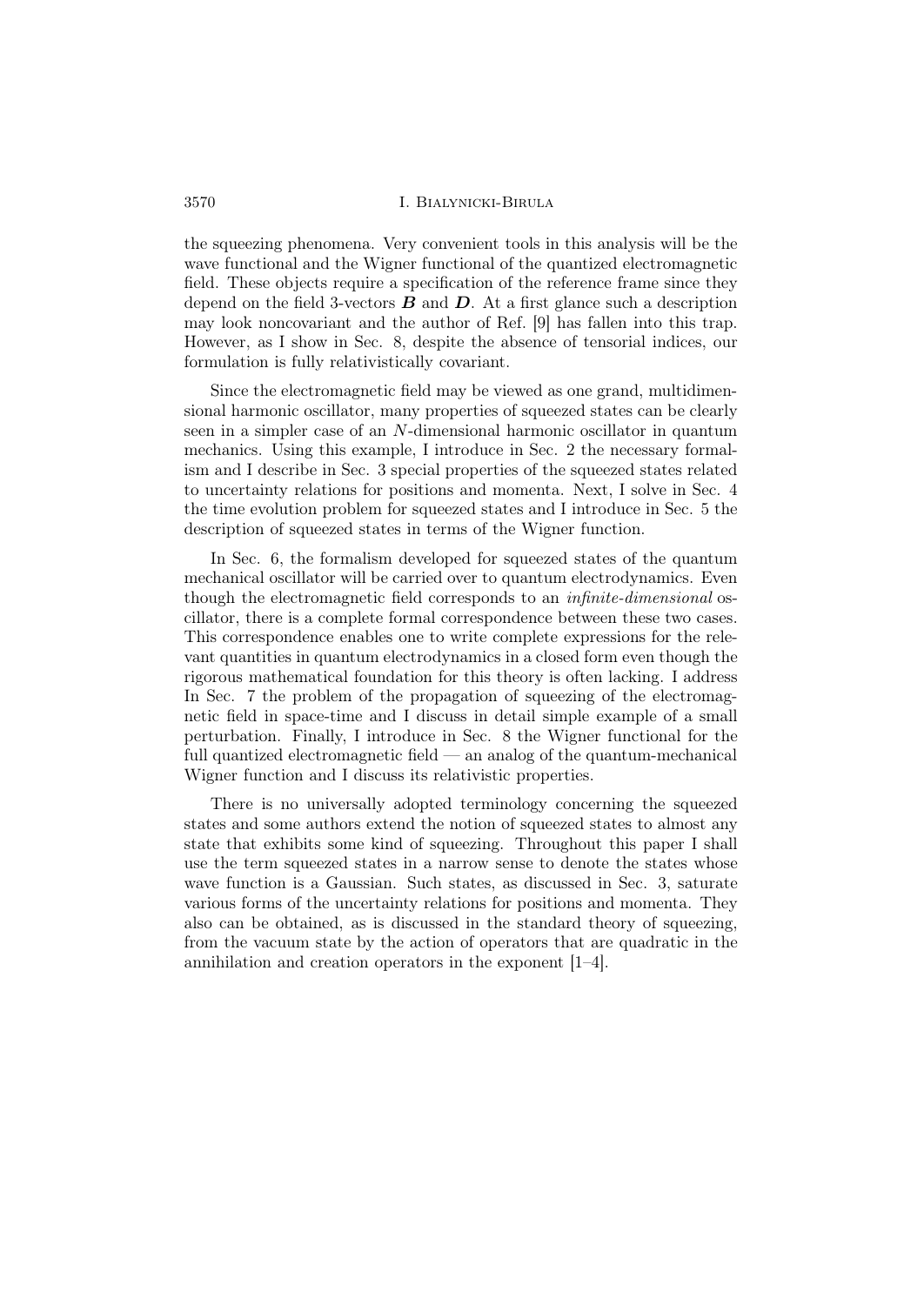## 2. Multidimensional harmonic oscillator in quantum mechanics

Squeezed states are usually defined in terms of annihilation and creation operators, but the description in terms of the wave function in coordinate representation or in momentum representation, which I have adopted here, is very useful for a general analysis:

- It offers a geometric picture of the squeezing phenomenon that is easy to grasp intuitively.
- It leads to compact formulas that exhibit the correlations between various oscillators.
- It enables one to give a simple general description of time evolution.
- It uses the smallest possible number of parameters to describe an arbitrary squeezed state.

Of course, the formalism based on annihilation and creation operators is often very convenient but for the uniformity of my exposition I shall restrict myself solely to the description in terms of wave functions.

The Hamiltonian of an N-dimensional harmonic oscillator will be taken in the form (summation convention for repeated indices will be used throughout)

$$
H = \frac{1}{2} (g^{ij} p_i p_j + u_{ij} x^i x^j),
$$
 (1)

where both matrices  $g$  and  $u$  are symmetric and positive definite. One might also include the quadratic terms that mix  $x$  and  $p$  but I shall omit them since they are not needed in the analysis of the electromagnetic field. Changing the variables, one may transform  $g^{ij}$  to a multiple of the Kronecker delta.

$$
g^{ij} = \frac{1}{m} \delta^{ij} \,. \tag{2}
$$

By an additional orthogonal transformation, one may bring the potential matrix u to a diagonal form. The eigenvalues  $u_i$  of this matrix are multiples of the squares of the characteristic frequencies  $\Omega_i$  of the oscillators,  $u_i =$  $m\Omega_i^2$ .

The ground state of the quantum-mechanical system with the Hamiltonian (1) can be obtained by simply plugging in a Gaussian wave function of the form

$$
\psi_0(\mathbf{r}) = (\text{Det } \Omega)^{1/4} (m/\pi \hbar)^{N/4} \exp\left(-\frac{m}{2\hbar} x^i \Omega_{ij} x^j\right),\tag{3}
$$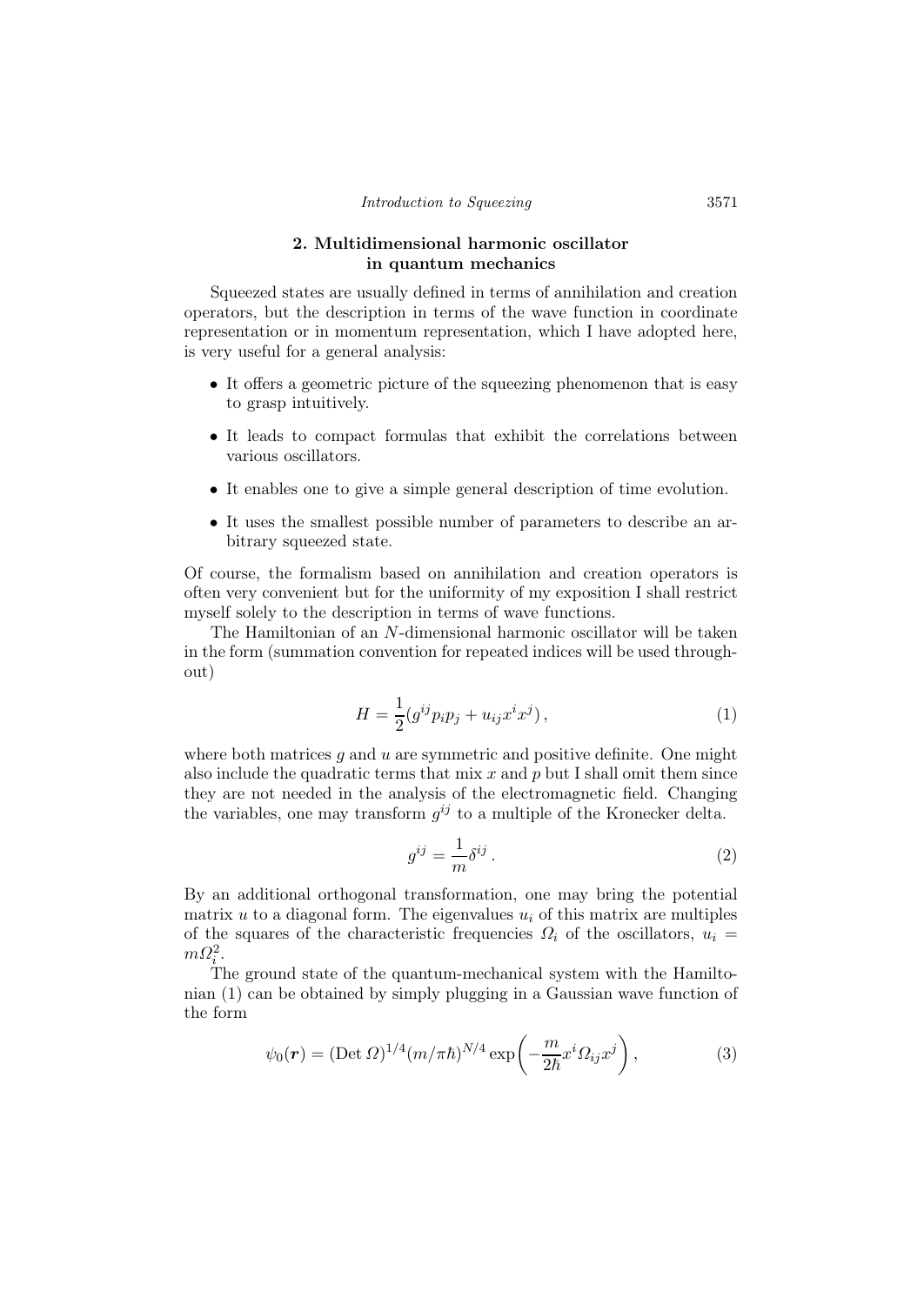into the time-independent Schrödinger equation  $H\psi = E\psi$  and by solving the matrix equation

$$
m^2 \Omega g \Omega = u \,. \tag{4}
$$

The solution for  $\Omega$  must be chosen as a symmetric and positive matrix. In our diagonal representation  $\Omega$  has the form

$$
\Omega = \left( \begin{array}{cccc} \Omega_1 & 0 & 0 & \cdots & 0 \\ 0 & \Omega_2 & 0 & \cdots & 0 \\ \vdots & \vdots & \vdots & \vdots \\ 0 & 0 & 0 & \cdots & \Omega_n \end{array} \right). \tag{5}
$$

In addition to the ground state, there exist other Gaussian wave functions. The most general normalized Gaussian wave function of an N-dimensional harmonic oscillator is characterized by two real vectors  $\xi^i$  and  $\pi_i$  and two real symmetric  $N \times N$  matrices forming one complex matrix  $K_{ij} = a_{ij} + ib_{ij}$ ,

$$
\psi(\mathbf{r}) = (\text{Det } a)^{1/4} (m/\pi \hbar)^{N/4} \exp(-i\xi^i \pi_i/2\hbar)
$$
  
 
$$
\times \exp\left[-\frac{m}{2\hbar} (x^i - \xi^i) K_{ij} (x^j - \xi^j) + i\pi_i x^i/\hbar\right], \tag{6}
$$

where the phase factor has been introduced to maintain a symmetry between the position (6) and the momentum representation (13).

Gaussian wave functions are special: the Gaussian form of the initial wave function of a harmonic oscillator remains Gaussian during the whole time evolution. This property has been recognized right after the discovery of wave mechanics [10]. In addition, as shown in Sec. 3, the Gaussian wave functions saturate the multidimensional generalization of the Schrödinger-Robertson uncertainty relations [11, 12] and the entropic uncertainty relations [13]. Gaussian distributions in probability theory are also exceptional: all higher order correlation functions can be expressed in terms of the lowest correlation functions. This property is reflected in the properties of the Wigner function for the squeezed states, as shown in Sec. 5.

The notion of a squeezed state always refers to a specified Hamiltonian. Given a Hamiltonian of the form (1) one can find the ground state but the inverse problem does not have a unique solution because for every symmetric and positive matrix  $\Omega$  there is a whole family of Hamiltonians of the form (1) such that the ground state is described by (3). The only condition on the matrices  $g$  and  $u$  is that they satisfy the condition (4). One can even find a Hamiltonian for which the ground state is described by a complex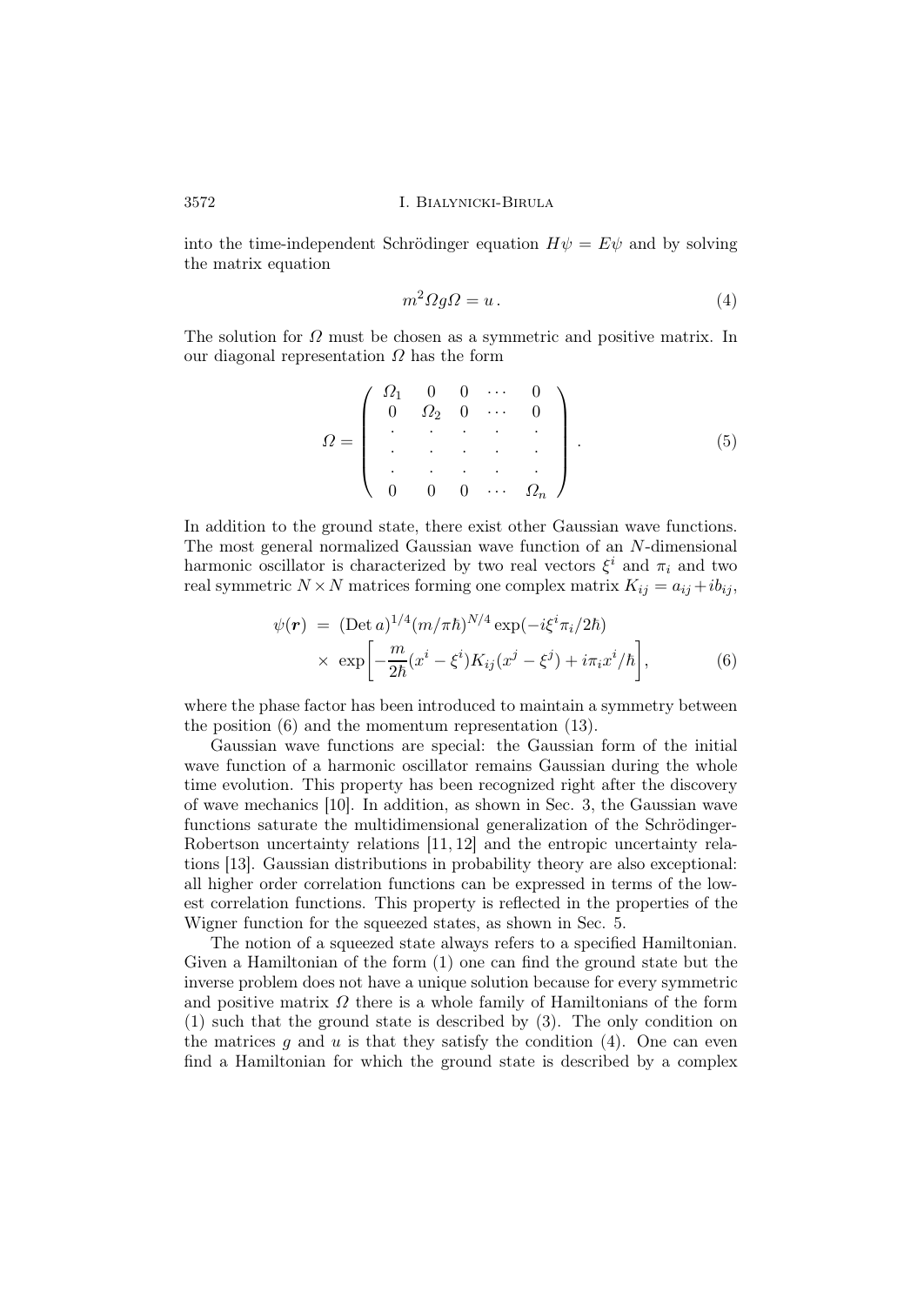matrix  $K$  but if the imaginary part of  $K$  does not vanish the Hamiltonian must also contain the mixed term  $f_i^j$  $i<sup>j</sup>x<sup>i</sup>p<sub>j</sub>$ .

The choice of the ground state provides us with a standard against which one can measure the departures of the mean square deviations in positions and momenta from their *normal* (*i.e.* ground state) values. This enables one to define the notion of squeezing. In particular, it enables one to relate the scale in the momentum variables to that of the position variables. All Gaussian wave functions correspond to squeezed states, except the one describing the ground state. When  $\alpha$  is "larger" than  $\Omega$ , the state is squeezed in the position variables and when it is smaller, it is squeezed in the momentum variables. Of course, since  $K$  is a matrix, the degree of squeezing may depend on the direction.

The energy of the system separates into the center of mass part and the internal motion part

$$
E = E_{\rm cm} + E_{\rm int} , \qquad (7)
$$

$$
E_{\rm cm} = \frac{1}{2} g^{ij} \pi_i \pi_j + \frac{1}{2} u_{ij} \xi^i \xi^j , \qquad (8)
$$

$$
E_{\rm int} = \frac{\hbar}{4} \text{Tr} \{ m g b a^{-1} b + m g a + u a^{-1} / m \}.
$$
 (9)

The energy of the internal motion tends to zero in the classical limit, when  $\hbar \rightarrow 0$ , because the Gaussian shrinks to zero and one is left with the motion of a classical point-like particle. It is worthwhile to observe that the Gaussian solutions of the Schrödinger equation correspond to two independent autonomous mechanical systems with their Hamiltonians given by the expressions (8) and (9). The canonical variables for these two systems, as has been shown in Ref. [5], in addition to  $(\xi^i, \pi_i)$ , are the components of the matrices  $a^{-1}$  and b.

From the expression for  $E_{\text{int}}$  one may obtain the following formulas for the first and second variation of the internal energy around the ground state

$$
\delta E_{\rm int} = \frac{\hbar}{4} \text{Tr} \{ \delta a - u a^{-1} \delta a a^{-1} / m \}, \tag{10}
$$

$$
\delta^2 E_{\rm int} = \frac{\hbar}{2} \text{Tr} \{ \delta b \, \Omega^{-1} \, \delta b + \delta a \, \Omega^{-1} \, \delta a \},\tag{11}
$$

where I have used  $g^{ij} = \delta^{ij}/m$ . The equilibrium condition derived from  $\delta E_{\text{int}} = 0$  (δa is arbitrary) coincides with the equation (4). The quadratic form defining the second variation is clearly positive confirming the fact that the energy of the ground state is the lowest one.

The formula (7) can also be used to find the change in the energy of the ground state due to a change of the matrices q and  $u$  describing the system.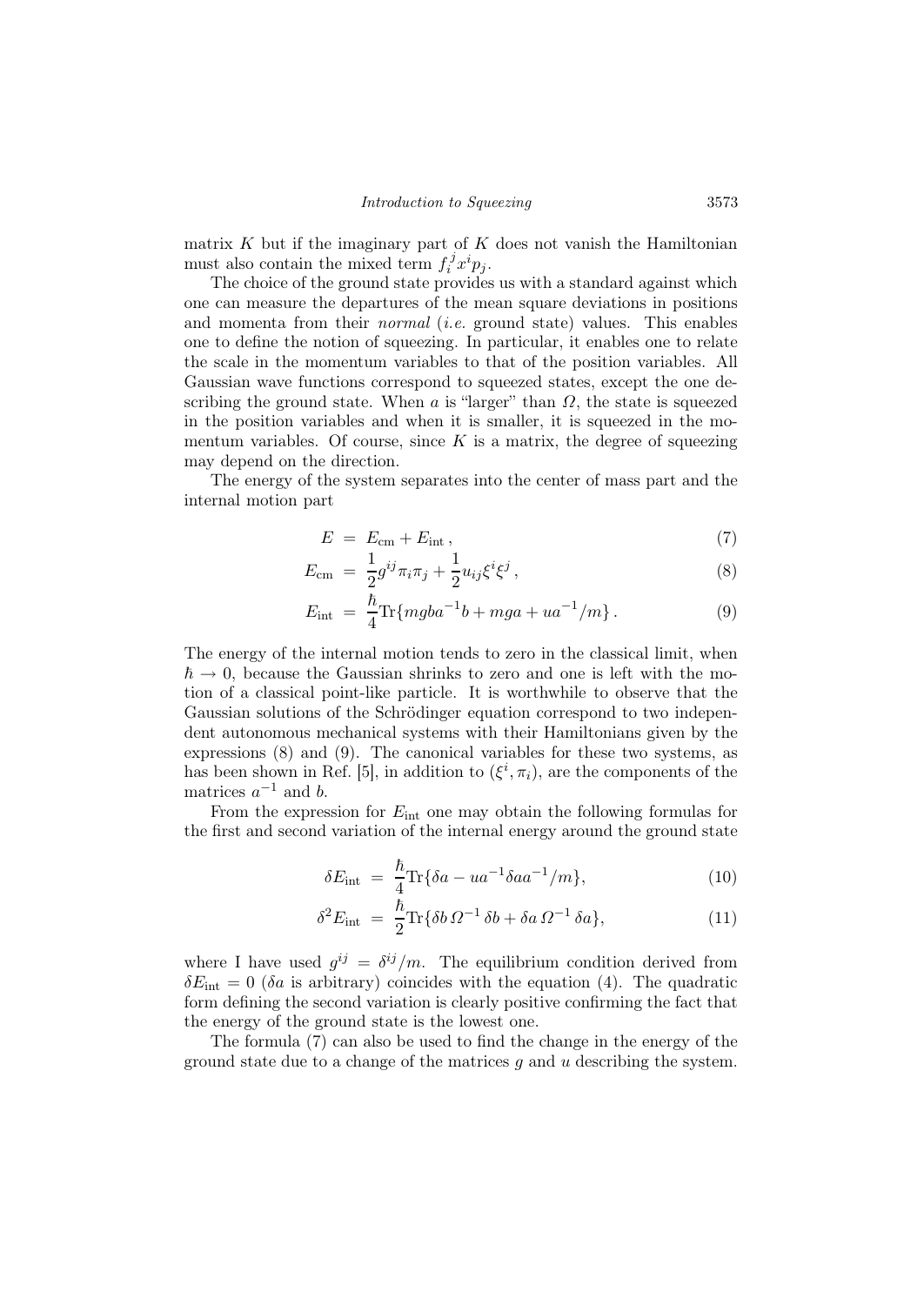Here one can see the advantage of keeping q and  $u$  arbitrary.

$$
\delta E_{\rm int} = \frac{\hbar}{4} \text{Tr} \{ m \delta g \, a + m g \delta a + \delta u \, a^{-1} / m - u a^{-1} \delta a a^{-1} / m \}
$$
\n
$$
= \frac{\hbar}{4} \text{Tr} \{ m \delta g \, a + \delta u \, a^{-1} / m \}. \tag{12}
$$

Since for the ground state the variations  $\delta a$  of the matrix a cancel out, this formula may be viewed as an analog of the Feynman–Hellmann theorem [14, 15].

Analogous results are obtained in momentum representation. The general normalized Gaussian wave function in momentum space is obtained by the Fourier transformation of the position space wave function (6) and it reads

$$
\phi(\mathbf{p}) = (\text{Det } a)^{-1/4} (\pi \hbar m)^{-N/4} \exp(i\xi^i \pi_i / 2\hbar)
$$
  
 
$$
\times \exp[-\frac{1}{2m\hbar} (p_i - \pi_i) (K^{-1})^{ij} (p_j - \pi_j) - i\xi^i p_i / \hbar]. \tag{13}
$$

Also the formula (9) for the internal energy of the Gaussian state, despite its appearance, exhibits a symmetry under the interchange of positions and momenta. Denoting by  $c$  and  $d$  the real and the imaginary parts of the matrix  $K^{-1}$ ,

$$
c = (a + ba^{-1}b)^{-1}, \quad d = -a^{-1}b(a + ba^{-1}b)^{-1}, \tag{14}
$$

one can rewrite (7) as

$$
E_{\rm int} = \frac{\hbar}{4} \text{Tr} \{ udc^{-1}d/m + uc/m + mgc^{-1} \}. \tag{15}
$$

# 3. Saturation of uncertainty relations by squeezed states

The special character of squeezed states comes forth clearly in the analysis of uncertainty relations between positions and momenta. In order to simplify the notation, I shall assume in this section that the expectation values  $\langle \hat{x}^i \rangle$  and  $\langle \hat{p}_i \rangle$  are zero. In the simplest, one-dimensional case the Schrödinger-Robertson uncertainty relation [11, 12] has the form

$$
\Delta x^2 \Delta p^2 \ge \hbar^2 / 4 + \langle \hat{x} \hat{p} + \hat{p} \hat{x} \rangle^2 / 4. \tag{16}
$$

This inequality is saturated by any Gaussian wave function. The equality expressing the saturation of uncertainty relations in one dimension can also be rewritten as a matrix equation

$$
QJQ = (\hbar/4)^2 J,\t(17)
$$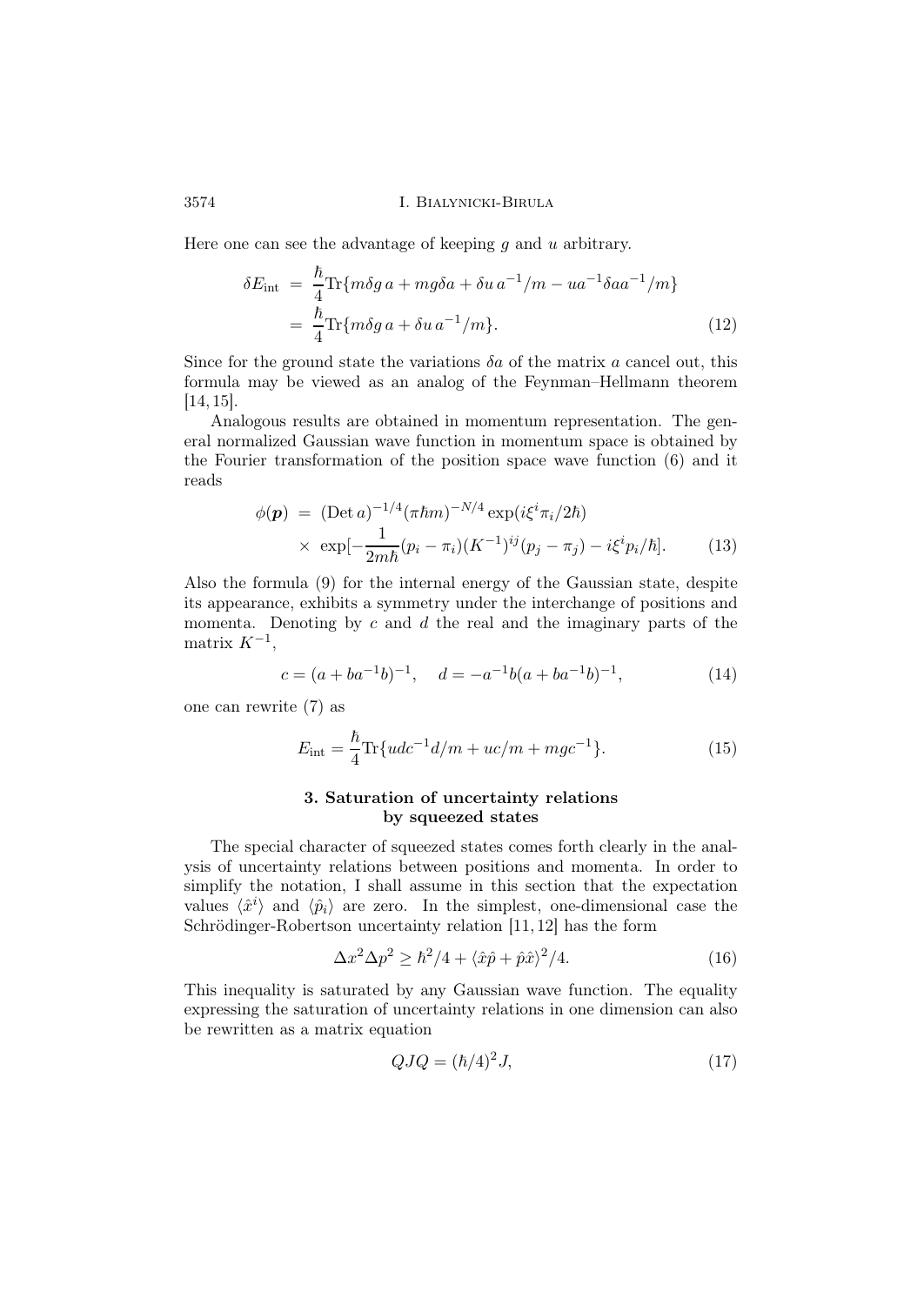where

$$
Q = \begin{pmatrix} \langle \hat{x}\hat{x} \rangle & \frac{1}{2} \langle \hat{x}\hat{p} + \hat{p}\hat{x} \rangle \\ \frac{1}{2} \langle \hat{x}\hat{p} + \hat{p}\hat{x} \rangle & \langle \hat{p}\hat{p} \rangle \end{pmatrix},
$$
(18)

and J is the simplectic metric

$$
J = \left(\begin{array}{cc} 0 & 1 \\ -1 & 0 \end{array}\right). \tag{19}
$$

The set of conditions that correspond to the saturation of the Schrödinger-Robertson inequality in the N-dimensional case has the same general form (17) except that all matrix elements of the matrices Q and J become now  $N \times N$  matrices

$$
Q_N = \begin{pmatrix} \langle \hat{x}^i \hat{x}^j \rangle & \frac{1}{2} \langle \hat{x}^i \hat{p}_j + \hat{p}_j \hat{x}^i \rangle \\ \frac{1}{2} \langle \hat{p}_i \hat{x}^j + \hat{x}^j \hat{p}_i \rangle & \langle \hat{p}_i \hat{p}_j \rangle \end{pmatrix},
$$
(20)

and

$$
J_N = \begin{pmatrix} 0 & \delta_j^k \\ -\delta_k^j & 0 \end{pmatrix} . \tag{21}
$$

In order to prove the formula  $(17)$  in the N-dimensional case, one may use the following expressions for the position and momenta correlations functions that can be obtained from the formula (6) by performing the corresponding Gaussian integrals

$$
\langle x^i x^j \rangle = \frac{\hbar}{2m} (a^{-1})^{ij}, \qquad (22)
$$

$$
\langle p_i p_j \rangle = \frac{\hbar m}{2} (a + b a^{-1} b)_{ij}, \qquad (23)
$$

$$
\langle x^i p_j \rangle = \frac{i\hbar}{2} (\delta^i_j + i(a^{-1}b)^i_j), \tag{24}
$$

$$
\langle p_i x^j \rangle = -\frac{i\hbar}{2} (\delta_i^j - i(ba^{-1})_i^j). \tag{25}
$$

These relations can easily be inverted to give  $K$  and its inverse in terms of correlations

$$
K_{ik} = -i(\langle x^i x^j \rangle)^{-1} \langle x^j p_k \rangle / m, \qquad (26)
$$

$$
(K_{ik})^{-1} = im(\langle p_i p_j \rangle)^{-1} \langle p_j x^k \rangle. \tag{27}
$$

The validity of Eq.  $(17)$  with  $Q$  and  $J$  given by the expressions  $(20)$  and  $(21)$  can be checked now by a direct calculation with the use of  $(22)$ – $(25)$ .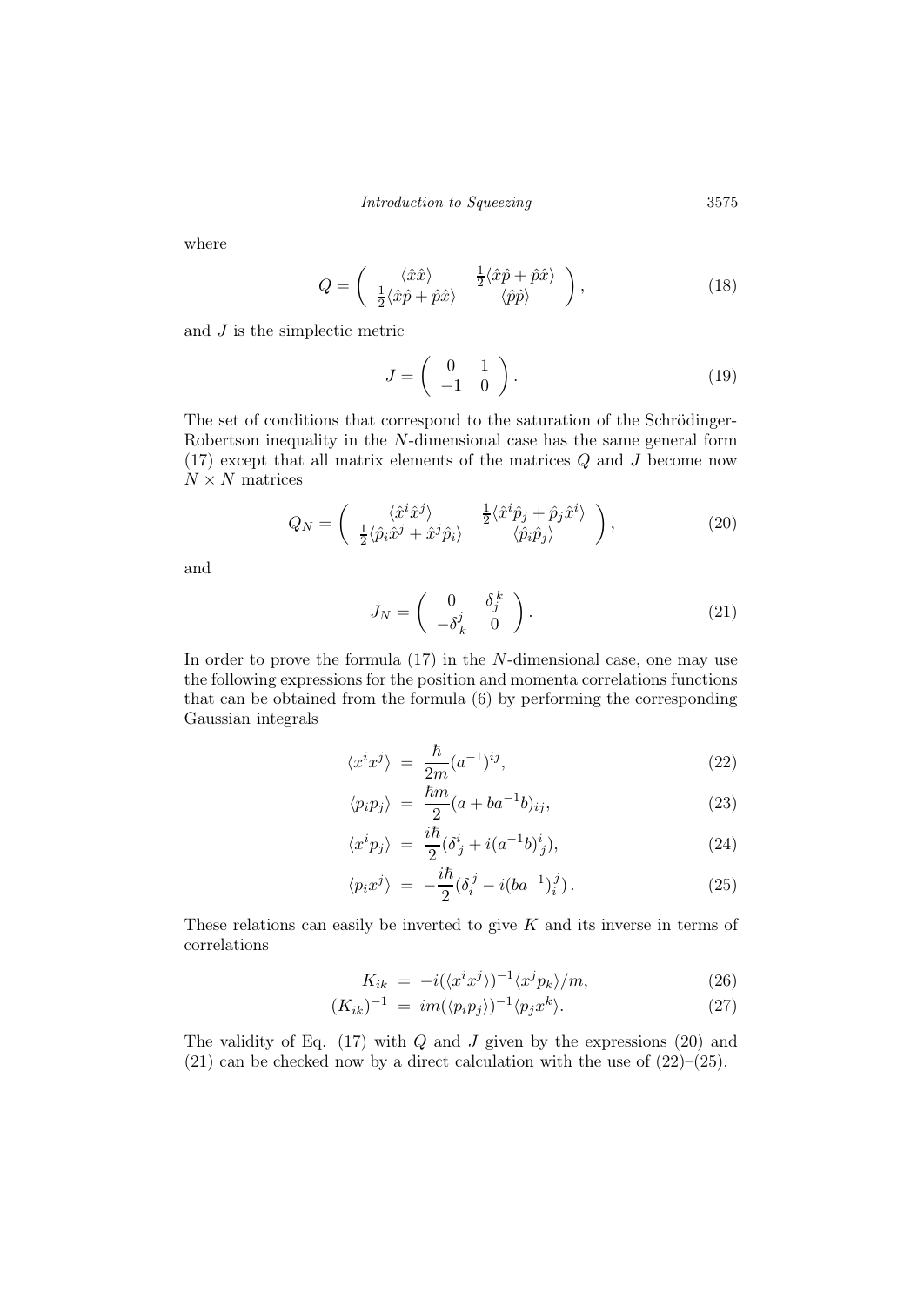By a direct calculation one may also check that the entropic uncertainty relation [13]

$$
-\int d^N x |\psi(\mathbf{r})|^2 \ln |\psi(\mathbf{r})|^2 - \int d^N p |\phi(\mathbf{p})|^2 \ln |\phi(\mathbf{p})|^2 \ge N(\ln \pi + 1) \quad (28)
$$

is saturated by all squeezed states. Note that the saturation of the Schrödinger-Robertson and the entropic uncertainty relations is a characteristic feature that singles out all squeezed states. The whole set of squeezed states can be characterized by these properties without any reference to a specific Hamiltonian or to annihilation and creation operators.

#### 4. Time evolution of squeezed states

The squeezed states retain their form during time evolution. In order to satisfy the time-dependent Schrödinger equation, the vectors  $\xi$ ,  $\pi$ , and the matrix  $K$  must be taken as functions of time, *i.e.* 

$$
\psi(\mathbf{r},t) = (\text{Det}a(t))^{1/4} (m/\pi\hbar)^{N/4} \exp(-i\xi^i \pi_i/2\hbar)
$$
\n
$$
\times \exp\left[-\frac{m}{2\hbar}(x^i - \xi^i(t)K_{ij}(t))(x^j - \xi^j(t)) + i\pi_i(t)x^i/\hbar\right].
$$
\n(29)

Upon substituting this formula into the Schrödinger equation with the Hamiltonian (1), one finds the classical equations of motion for the position  $\xi$  and momentum  $\pi$  of a harmonic oscillator

$$
\frac{d}{dt}\xi^{i}(t) = g^{ij}\pi_{j}(t), \quad \frac{d}{dt}\pi_{i}(t) = -u_{ij}\xi^{j}(t), \qquad (30)
$$

and the following nonlinear evolution equation for the matrix K

$$
\frac{d}{dt}K(t) = -iK(t)mgK(t) + iu/m.
$$
\n(31)

The vectors  $\xi$  and  $\pi$  determine the center of mass position and the center of mass momentum of the Gaussian wave packet. The matrices  $a$  and  $b$  determine the shape of the wave function and the distribution of the probability current of the internal "tumbling" motion, respectively. It follows from Eq. (31) and from the relation  $dK^{-1}/dt = -K^{-1}dK/dtK^{-1}$  that the inverse matrix  $K^{-1}$  satisfies the evolution equation in which the roles of g and u are interchanged,

$$
\frac{d}{dt}K^{-1}(t) = -iK^{-1}(t)u/m K^{-1}(t) + img,
$$
\n(32)

as one would expect from the formula (13) and the symmetry of the Hamiltonian under the interchange of positions and momenta.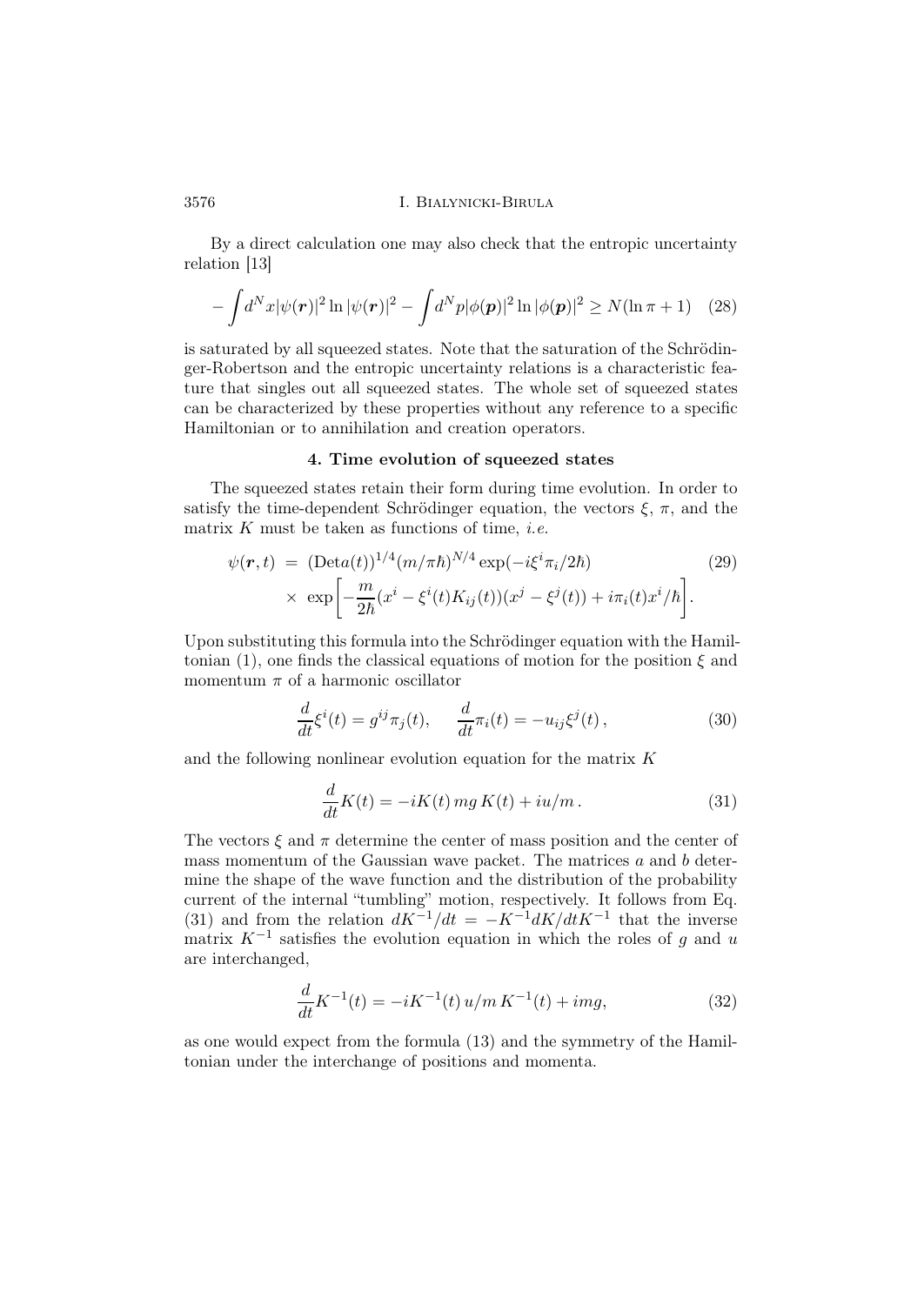The nonlinear equation (31) is a matrix Riccatti equation and it may be converted into a set of linear equations by the following substitution  $(q = 1/m)$ 

$$
K(t) = D^{-1}(t)N(t)\Omega.
$$
\n(33)

Eq.  $(31)$  is satisfied when two complex matrices N and D satisfy the set of equations

$$
\frac{d}{dt}D(t) = iN(t)\Omega, \quad \frac{d}{dt}N(t) = iD(t)\Omega.
$$
\n(34)

The solution of this linear set of equations

$$
N(t) = N(0)\cos\Omega t + iD(0)\sin\Omega t, \qquad (35)
$$

$$
D(t) = D(0)\cos \Omega t + iN(0)\sin \Omega t, \qquad (36)
$$

gives the following result for  $K(t)$ 

$$
K(t) = \left(\cos \Omega t + iK(0)\frac{\sin \Omega t}{\Omega}\right)^{-1} (K(0)\cos \Omega t + i\Omega \sin \Omega t). \tag{37}
$$

The order of matrices is here important since in general the initial value  $K(0)$  and  $\Omega$  do not commute. Actually, there are two equivalent forms of  $K(t)$  resulting from the identity

$$
\left(\cos \Omega t + iK(0)\frac{\sin \Omega t}{\Omega}\right)^{-1} (K(0)\cos \Omega t + i\Omega \sin \Omega t)
$$

$$
= (\cos \Omega t \ K(0) + i\Omega \sin \Omega t) \left(\cos \Omega t + i\frac{\sin \Omega t}{\Omega} K(0)\right)^{-1}.
$$
(38)

Since both sides of this equality are related by the matrix transposition, the symmetry of the matrix  $K(t)$  is preserved during time evolution. For the ground state (and only for the ground state),  $K$  is constant in time, even though both matrices N and D vary with time:  $N(t) = D(t) = e^{i\Omega t}$ . From Eq.  $(37)$  one obtains the following formula for the time evolution of a

$$
a(t) = D^{-1}(t)a_0 D^{\dagger - 1}(t),
$$
\n(39)

that shows explicitly that the positive definite character of a is preserved during the time evolution.

The formula (37) describes completely the dynamics of squeezed states for an arbitrary harmonic oscillator. The time evolution of  $K$  may get quite complicated for a multidimensional harmonic oscillator when the matrices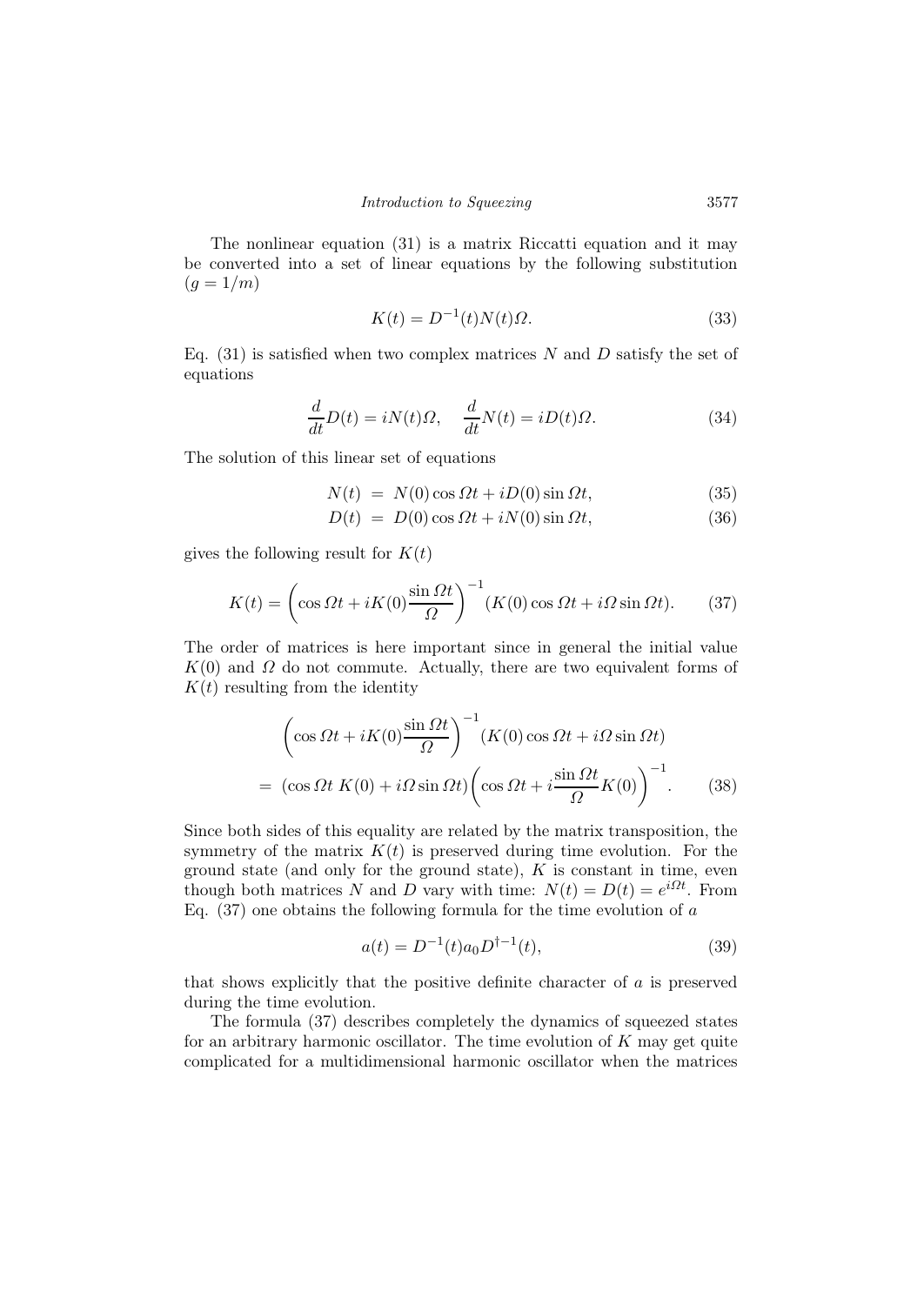$\Omega$  and  $K(0)$  do not commute so that they cannot be simultaneously diagonalized. In the simple case, when the initial value of  $K$  represents just a small perturbation of the ground state,

$$
K(0) = \Omega + \delta K(0),\tag{40}
$$

the formula (37) simplifies as follows

$$
K(t) = \Omega + e^{-i\Omega t} \delta K(0) e^{-i\Omega t}.
$$
\n(41)

An alternative method of finding the time evolution will be given in the next section in terms of the Wigner function.

#### 5. Wigner function of squeezed states

The Wigner function  $W_{\rm sq}(r, p)$  of a general squeezed state (6) can be easily determined from the defining formula [16]

$$
W(\mathbf{r}, \mathbf{p}) = 2^{-N} \int d^N \eta \exp(i\mathbf{\eta} \cdot \mathbf{p}/\hbar) \psi(\mathbf{r} - \mathbf{\eta}/2) \psi^*(\mathbf{r} + \mathbf{\eta}/2)
$$
(42)

by evaluating an N-dimensional Gaussian integral. The prefactor in (42) has been chosen so that the Wigner function is a pure exponential,

$$
W_{\text{sq}}(\boldsymbol{r}, \boldsymbol{p}) = \exp\left[-\frac{1}{\hbar}(x-\xi)^{i}(a+ba^{-1}b)_{ij}(x-\xi)^{j}\right]
$$

$$
\times \exp\left[-\frac{1}{\hbar}(p-\pi)_{i}(a^{-1})^{ij}(p-\pi)_{j} - \frac{2}{\hbar}(x-\xi)^{i}(ba^{-1})_{i}^{j}(p-\pi)_{j}\right].
$$
 (43)

This formula can be rewritten in a compact form in terms of the expectation values of the position and momentum operators

$$
W_{\rm sq}(\boldsymbol{r}, \boldsymbol{p}) = \exp\left[-\frac{2}{\hbar^2} \left\langle \left( (x^i - \langle \hat{x}^i \rangle) \hat{p}_i - (p_i - \langle \hat{p}_i \rangle) \hat{x}^i \right)^2 \right\rangle \right]. \tag{44}
$$

Thus, the expectation values of the position and momenta and their quadratic forms determine the Wigner function. This was to be expected since every Gaussian distribution is determined by its second moments. For the squeezed states centered at the origin, this formula takes on the form

$$
W_{\rm sq}(\boldsymbol{r}, \boldsymbol{p}) = \exp\left[-\frac{2}{\hbar^2} \left[ x^i \langle \hat{p}_i \hat{p}_j \rangle x^j + p_i \langle \hat{x}^i \hat{x}^j \rangle p_j - p_i \langle \hat{x}^i p_j + \hat{p}_j \hat{x}^i \rangle x^j \right] \right].
$$
 (45)

The time evolution of the Wigner function of a harmonic oscillator is determined by the equation

$$
\partial_t W(\mathbf{r}, \mathbf{p}, t) = -(p_i g^{ij} \nabla_j - x^i u_{ij} \partial^j) W(\mathbf{r}, \mathbf{p}, t), \tag{46}
$$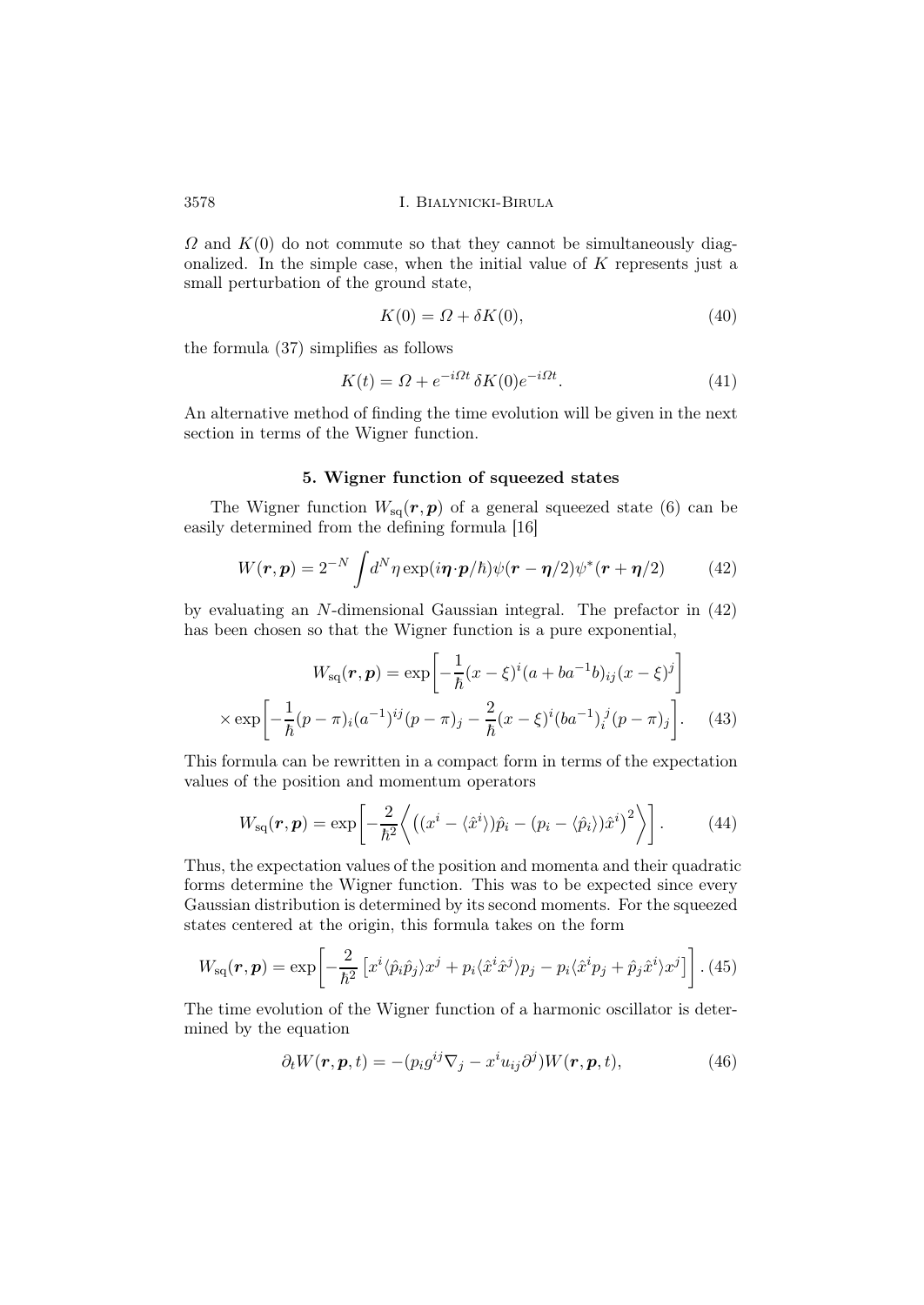where  $\nabla$  and  $\partial$  denote the differentiation with respect to r and p, respectively. The solution of this equation can be written in the form

$$
W(r, p, t) = W(r(-t), p(-t), t = 0),
$$
\n(47)

where  $(r(-t), p(-t))$  is the time-reversed solution of the classical equations of motion. Owing to the invariance of the simplectic form  $x^i \bar{p}_i - p_i \bar{x}^i$  under all canonical transformations including the time translation, the formula (45) for the time-dependent Wigner function of a squeezed state can also be written in terms of the solutions of the Heisenberg equations of motion for the position and momentum operators

$$
W_{\rm sc}(\boldsymbol{r}, \boldsymbol{p}, t) = \exp\left[-\frac{2}{\hbar^2} \left\langle \left( (x^i - \langle \hat{x}^i(t) \rangle) \hat{p}_i(t) - (p_i - \langle \hat{p}_i(t) \rangle) \hat{x}^i(t) \right)^2 \right\rangle \right].
$$
\n(48)

#### 6. Quantized electromagnetic field

Owing to the correspondence between a set of harmonic oscillators and the electromagnetic field, an analogous approach to the one presented here works, at least at the formal level, for the general squeezed states of the electromagnetic field.

In order to use the analogy with quantum mechanics of harmonic oscillators to its full extent, I shall employ the formulation of quantum electrodynamics in a representation which is the closest possible counterpart of the Schrödinger representation. Jackiw, who is also fond of this approach, called it in Ref. [17] the field theoretic Schrödinger representation. In this representation the state is described by a functional  $\Psi[A]$  of the vector potential. The vector potential operator  $\mathbf{A}(\mathbf{r})$  and the magnetic induction operator  $\dot{B}(r)$  acts on the state functional as a multiplication,

$$
\hat{A}(r)\Psi\left[A\right] = A(r)\Psi\left[A\right], \quad \hat{B}(r)\Psi\left[A\right] = (\nabla \times A(r))\Psi\left[A\right], \tag{49}
$$

while the electric displacement operator  $\hat{D}(r)$  acts as the functional differentiation,

$$
\hat{D}(r)\Psi\left[A\right] = i\hbar \frac{\delta}{\delta A(r)}\Psi\left[A\right].\tag{50}
$$

The Hamiltonian in this representation takes on the form

$$
H = \frac{1}{2} \int d^3 r \left[ -\frac{\hbar^2}{\varepsilon(\mathbf{r})} \frac{\delta^2}{\delta \mathbf{A}(\mathbf{r})^2} + \frac{1}{\mu(\mathbf{r})} (\nabla \times \mathbf{A}(\mathbf{r}))^2 \right]. \tag{51}
$$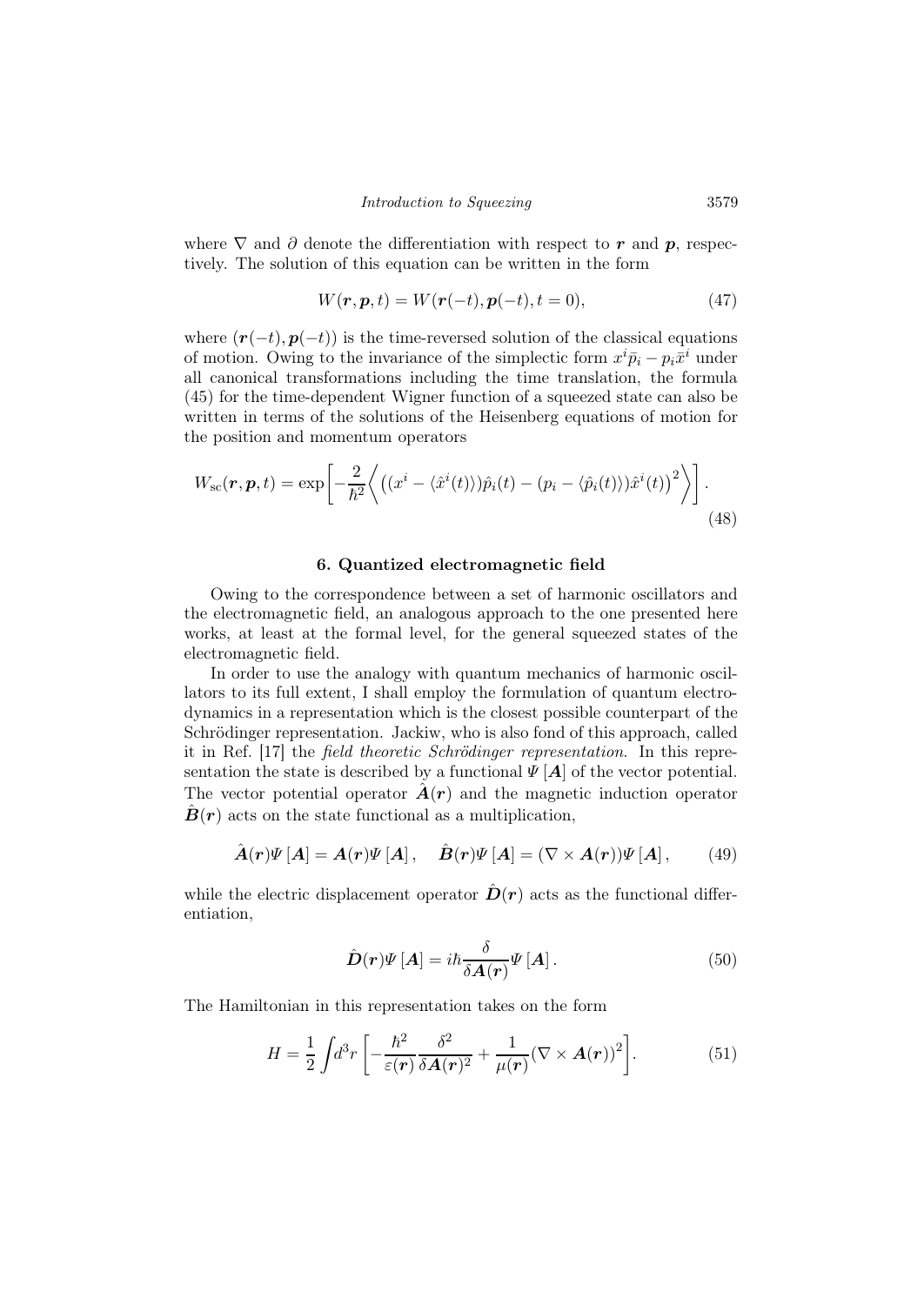This representation is the analog of the Schrödinger (position) representation. There is also the analog of the momentum representation in which the electric displacement vector acts as a multiplication and the vector potential acts as the functional derivative.

The most general Gaussian functional is determined by two vector functions  $\mathcal{A}(r)$  and  $\mathcal{D}(r)$  and — the counterparts of  $\xi$  and  $\pi$  — and a complex symmetric kernel  $\mathcal{K}(\mathbf{r}, \mathbf{r}')$  — the counterpart of the matrix  $K$ ,

$$
\Psi\left[\mathbf{A}\right] = C \exp\left[-\frac{1}{2\hbar} \int d^3r \int d^3r' \left(\mathbf{A}(\mathbf{r}) - \mathbf{\mathcal{A}}(\mathbf{r})\right) \cdot \mathcal{K}(\mathbf{r}, \mathbf{r}') \cdot \left(\mathbf{A}(\mathbf{r}') - \mathbf{\mathcal{A}}(\mathbf{r}')\right)\right] \times \exp\left[\frac{i}{\hbar} \int d^3r \, \mathcal{D}(\mathbf{r}) \cdot \mathbf{A}(\mathbf{r})\right],\tag{52}
$$

In addition to being a function of two vector arguments, the kernel  $\mathcal K$  is also a  $3 \times 3$  matrix since it acts on the vector indices of  $A_i$ . The vector function  $\mathcal{A}(r)$  and the kernel K are just labels characterizing the state. To distinguish  $\mathcal A$  from the argument  $\mathcal A$  of the state functional, they are set in a different font. In order to secure gauge invariance, i.e., the invariance of  $\Psi[A]$  under the gauge transformations  $A(r) \to A(r) + \nabla \lambda(r)$ , the kernel  $\mathcal{K}^{ij}(\boldsymbol{r},\boldsymbol{r}')$  must obey the conditions

$$
\partial_i \mathcal{K}^{ij}(\mathbf{r}, \mathbf{r}') = 0 = \mathcal{K}^{ij}(\mathbf{r}, \mathbf{r}') \overleftarrow{\partial}_j'.
$$
 (53)

Thus, the kernel  $K$  must be a double curl of some new kernel  $W$ ,

$$
\mathcal{K}^{ij}(\mathbf{r}, \mathbf{r}') = \varepsilon^{ikm} \partial_k \mathcal{W}_{mn}(\mathbf{r}, \mathbf{r}') \overleftarrow{\partial}^{\prime}_l \varepsilon^{jln}.
$$
 (54)

This means that  $\Psi[A]$  depends on  $A(r)$  only through  $B(r) = \nabla \times A(r)$ .

The total energy of the electromagnetic field, like in the case of the quantum-mechanical oscillator, is made of two parts: the classical energy of the coherent field and the quantum correction due to squeezing

$$
E = \frac{1}{2} \int d^3r \left( \frac{\mathcal{D}^2(\mathbf{r})}{\varepsilon(\mathbf{r})} + \frac{\mathcal{B}^2(\mathbf{r})}{\mu(\mathbf{r})} \right) + \frac{\hbar}{4} \int d^3r \int d^3r' \frac{\delta_{kl}\delta(\mathbf{r} - \mathbf{r}')}{\mu(\mathbf{r})} \varepsilon^{imk} \partial_m a_{ij}^{-1}(\mathbf{r}, \mathbf{r}') \varepsilon^{jnl} \overleftarrow{\partial}_n + \frac{\hbar}{4} \int d^3r \frac{\delta_{ij}}{\varepsilon(\mathbf{r})} \left( \int d^3r' \int d^3r'' b^{ik}(\mathbf{r}, \mathbf{r}') a_{kl}^{-1}(\mathbf{r}', \mathbf{r}'') b^{lj}(\mathbf{r}'', \mathbf{r}) + a^{ij}(\mathbf{r}, \mathbf{r}) \right),
$$
\n(55)

where  $a^{ij}$  and  $b^{ij}$  are the real and the imaginary part of  $\mathcal{K}^{ij}$ ,

$$
\mathcal{K}^{ij}(\mathbf{r}, \mathbf{r}') = a^{ij}(\mathbf{r}, \mathbf{r}') + ib^{ij}(\mathbf{r}, \mathbf{r}')
$$
\n(56)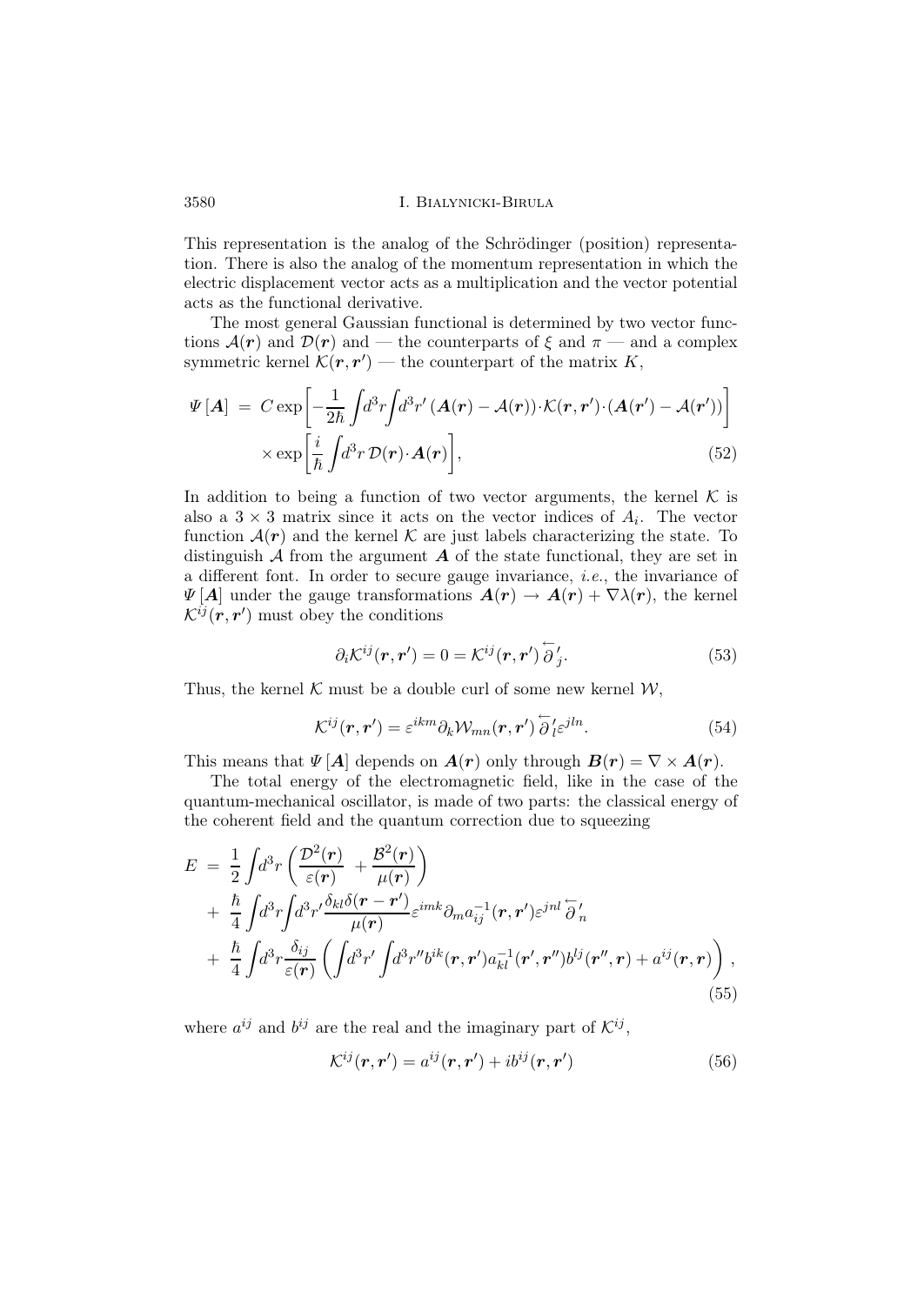and the inverse of  $a^{ij}$  is to be taken in the subspace of transverse kernels satisfying the conditions (53).

The analog of the equation (4) that determines the ground state of the harmonic oscillator in quantum mechanics has now the form

$$
\int d^3r \, \mathcal{K}^{ik}(\mathbf{r}', \mathbf{r}, t) \frac{\delta_{kl}}{\varepsilon(\mathbf{r})} \mathcal{K}^{lj}(\mathbf{r}, \mathbf{r}'', t) = \varepsilon^{imk} \partial'_{m} \frac{\delta_{kl} \delta(\mathbf{r}' - \mathbf{r}'')}{\mu(\mathbf{r}')} \stackrel{\leftharpoonup}{\partial}_{n}^{\prime\prime} \varepsilon^{jnl}.
$$
 (57)

In the simplest case, when the medium is homogeneous, the kernel  $\mathcal K$  may depend only on the difference of coordinates and the solution of Eq. (57) can be easily found by the Fourier transformation. The resulting expression has the form

$$
\tilde{\mathcal{K}}^{ij}(\mathbf{k}) = \sqrt{\frac{\varepsilon}{\mu}} \varepsilon^{imk} k_m \frac{\delta_{kl}}{|\mathbf{k}|} k_n \varepsilon^{jnl}.
$$
\n(58)

The coordinate representation of this expression is

$$
\mathcal{K}^{ij}(\mathbf{r} - \mathbf{r}') = \frac{1}{4\pi^2} \sqrt{\frac{\varepsilon}{\mu}} \varepsilon^{ikm} \partial_k \frac{\delta_{mn}}{|\mathbf{r} - \mathbf{r}'|^2} \overleftarrow{\partial}_l \varepsilon^{jln}.
$$
 (59)

Therefore, the ground-state functional of the electromagnetic field in the homogeneous medium is

$$
\Psi_0\left[\mathbf{A}\right] = C \exp\left[-\frac{1}{4\pi^2\hbar} \sqrt{\frac{\varepsilon}{\mu}} \int d^3r \int d^3r' \, \mathbf{B}(\mathbf{r}) \frac{1}{|\mathbf{r} - \mathbf{r}'|^2} \mathbf{B}(\mathbf{r}')\right].\tag{60}
$$

This formula in the case of the vacuum state has been written down by Wheeler [18]. Here I would like to study its significance in the presence of a medium. The existence of the ground state in any static medium enables one to define the notion of squeezing with respect to this ground state. One can see from (60) that the dielectrics decrease the fluctuations of the magnetic field, while the magnetics increase them.

In the case of the electromagnetic field there also exists an analog of the quantum-mechanical momentum representation. In this representation the state of the electromagnetic field is given as a functional of  $D$  which is the canonically conjugate variable to the potential  $\boldsymbol{A}$ . Owing to the known symmetry of Maxwell theory without sources, the formula for the ground state functional in the  $\bm{D}$  representation can be obtained by the replacements

$$
D \rightarrow B, \ B \rightarrow -D, \ \varepsilon \rightarrow \mu, \ \mu \rightarrow \varepsilon. \tag{61}
$$

and it has the form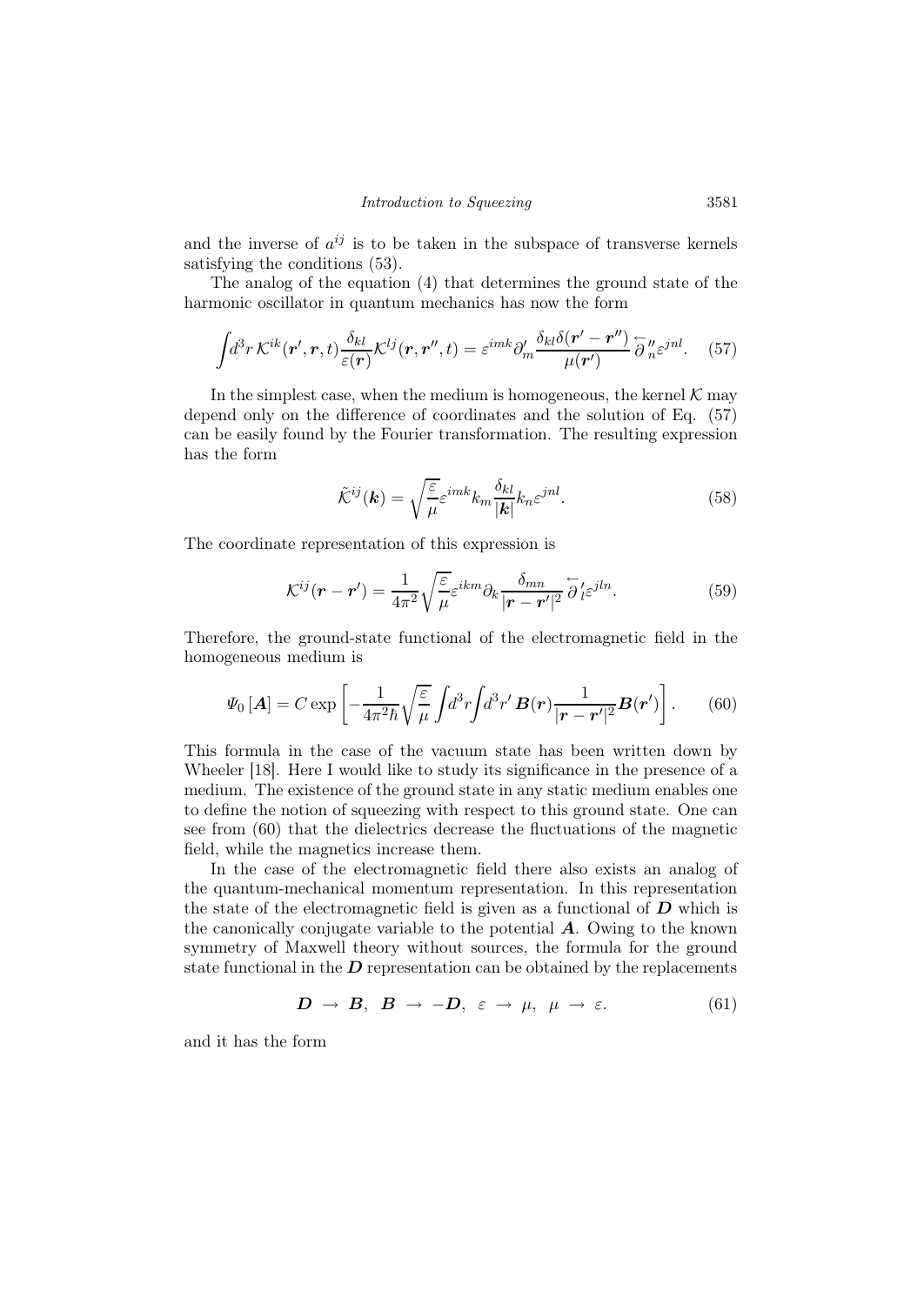$$
\Psi_0\left[\tilde{\mathbf{A}}\right] = C' \exp\left[-\frac{1}{4\pi^2 \hbar} \sqrt{\frac{\mu}{\varepsilon}} \int d^3 r \int d^3 r' \, \mathbf{D}(\mathbf{r}) \frac{1}{|\mathbf{r} - \mathbf{r}'|^2} \mathbf{D}(\mathbf{r}')\right],\tag{62}
$$

where  $\tilde{A}$  is the vector potential for  $D$ , *i.e.*  $D = \nabla \times \tilde{A}$ .

For an inhomogeneous medium, one may easily find first-order changes in  $K$  by perturbation theory. The most interesting case is that of a change in the dielectric constant. The exact kernel for the ground state in a static medium satisfies the equation

$$
\int d^3r \, \mathcal{K}^{ik}(\mathbf{r}',\mathbf{r}) \frac{\delta_{kl}}{\varepsilon(\mathbf{r})} \mathcal{K}^{lj}(\mathbf{r},\mathbf{r}'') = \varepsilon^{imk} \partial'_{m} \frac{\delta_{kl} \delta(\mathbf{r}' - \mathbf{r}'')}{\mu(\mathbf{r}')} \stackrel{\leftarrow}{\partial}_{n}^{\prime\prime} \varepsilon^{jnl}, \tag{63}
$$

from which the following equation is obtained by taking a variation due a small change in  $\varepsilon(\mathbf{r})$ 

$$
\int d^3r \, \delta \mathcal{K}^{ik}(\mathbf{r}',\mathbf{r}) \frac{\delta_{kl}}{\varepsilon(\mathbf{r})} \mathcal{K}^{lj}(\mathbf{r},\mathbf{r}'') + \int d^3r \, \mathcal{K}^{ik}(\mathbf{r}',\mathbf{r}) \frac{\delta_{kl}}{\varepsilon(\mathbf{r})} \delta \mathcal{K}^{lj}(\mathbf{r},\mathbf{r}'')
$$
\n
$$
= \int d^3r \, \mathcal{K}^{ik}(\mathbf{r}',\mathbf{r}) \frac{\delta_{kl}\delta\varepsilon(\mathbf{r})}{\varepsilon(\mathbf{r})^2} \mathcal{K}^{lj}(\mathbf{r},\mathbf{r}''). \tag{64}
$$

When the variation is taken around the vacuum state, the translational invariance of this state allows one to seek the change in  $K$  in the form

$$
\delta \mathcal{K}^{ij}(\mathbf{r}', \mathbf{r}'') = \int d^3r \, \Gamma^{ij}(\mathbf{r}' - \mathbf{r}, \mathbf{r} - \mathbf{r}'') \delta \varepsilon(\mathbf{r}). \tag{65}
$$

Applying the Fourier transformation to Eq. (64), one finds the following Fourier transform of the kernel  $\Gamma^{ij}$ 

$$
\tilde{\Gamma}^{ij}(\mathbf{k}_1,\mathbf{k}_2)=(\delta^{im}\mathbf{k}_1^2-k_1^ik_1^m)\frac{c\delta_{mn}}{|\mathbf{k}_1||\mathbf{k}_2|(|\mathbf{k}_1|+|\mathbf{k}_2|)}(\delta^{nj}\mathbf{k}_2^2-k_2^nk_2^j),\quad(66)
$$

where  $c$  is the speed of light in the medium. In the coordinate representation, the expression for  $\Gamma^{ij}$  reads

$$
\Gamma^{ij}(\mathbf{r}_1, \mathbf{r}_2) = (\delta^{ik}\Delta - \partial^i \partial^k)_{1} \frac{c\delta_{kl}}{(2\pi)^3 |\mathbf{r}_1||\mathbf{r}_2|(|\mathbf{r}_1| + |\mathbf{r}_2|)} (\delta^{lj}\tilde{\Delta} - \tilde{\partial}^l \tilde{\partial}^j)_{2}.
$$
\n(67)

This expression shows the long range effect in the squeezing produced by a dielectric: when one moves away from the dielectric, the function  $\Gamma$  falls only as  $1/r^4$ .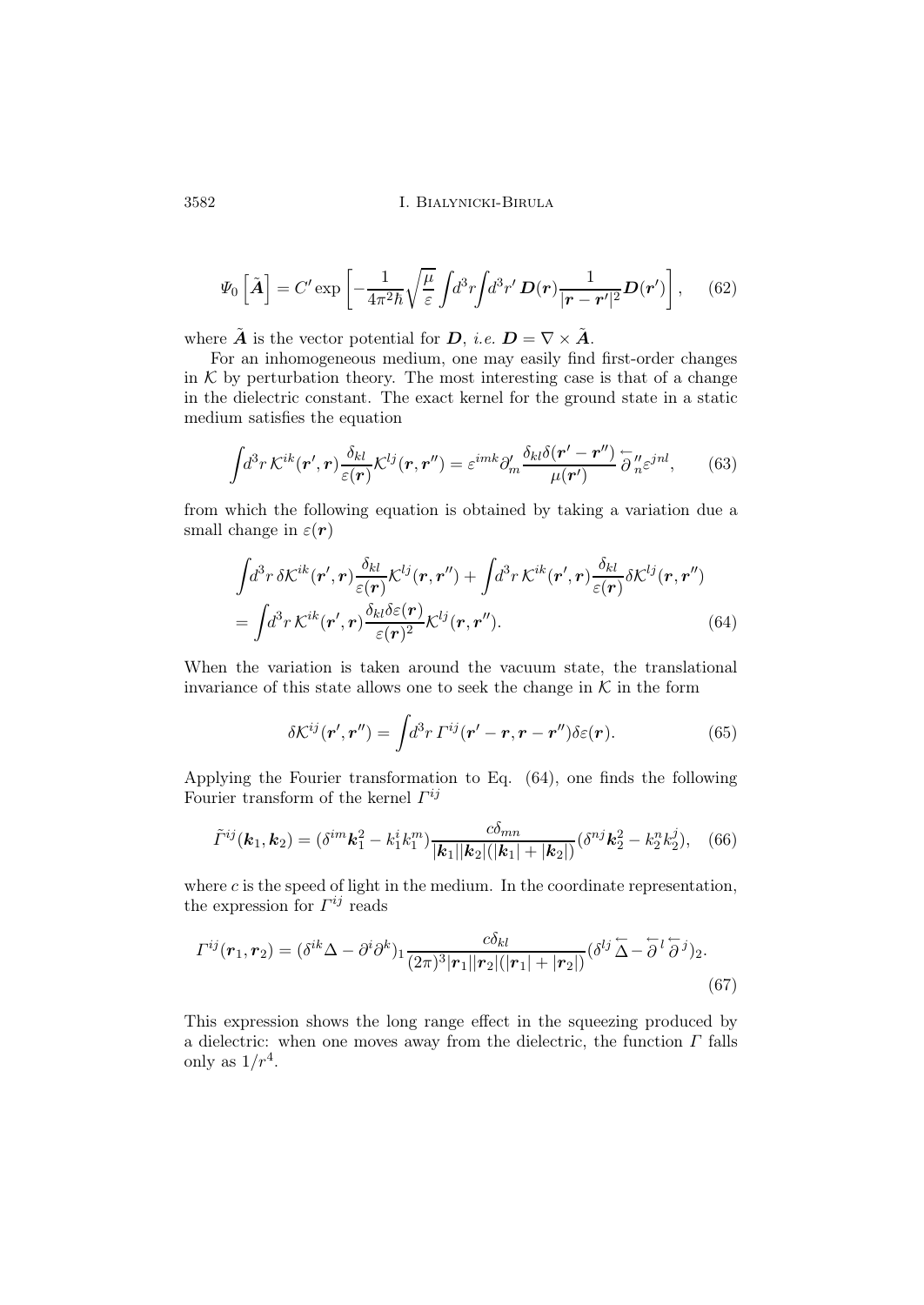With the use of Feynman-Hellmann theorem (12) one may directly arrive at the first order correction to the ground state energy  $E_0$  that is due to a small departure of the dielectric constant from its vacuum value  $\varepsilon_0$ , without ever calculating  $\delta K$ . To this end, I shall use the following adaptation to the present case of the formula (12) for the harmonic oscillator

$$
\delta E_0 = -\frac{\hbar}{4} \int d^3 r \int d^3 r' \frac{\delta \varepsilon(\mathbf{r})}{\varepsilon_0^2} \delta_{ij} K^{ij} (\mathbf{r}' - \mathbf{r}, \mathbf{r} - \mathbf{r}')
$$
  
= 
$$
-\frac{1}{4} \int d^3 r \frac{\delta \varepsilon(\mathbf{r})}{\varepsilon_0} 2 \int \frac{d^3 k}{(2\pi)^3} \hbar c |\mathbf{k}|.
$$
 (68)

The integral over  $k$  represents the energy of all photons that are affected by the change in the dielectric constant and the factor of 2 comes from two polarization states of the photon. Obviously, the integration does not extend to infinity because all dielectrics become transparent (behave like the vacuum) for sufficiently high photon frequency and that fact will introduce a cutoff. Therefore, a more appropriate way to write Eq. (68) is

$$
\delta E_0 = -\frac{1}{4} \int d^3 r \, 2 \int \frac{d^3 k}{(2\pi)^3} \, \frac{\delta \varepsilon_{\mathbf{k}}(\mathbf{r})}{\varepsilon_0} \hbar c_{\mathbf{k}}(\mathbf{r}) |\mathbf{k}|,\tag{69}
$$

where  $\varepsilon$  and  $c$  are taken as slowly varying functions of the wave vector  $\boldsymbol{k}$ . Since  $\delta c = \delta(1/\sqrt{\epsilon \mu}) = -(\delta \epsilon/2\varepsilon)c$ , the expression (69) can be recognized as the variation of the zero point energy evaluated in the local approximation when the variation of  $\varepsilon$  in space is very slow over the distance of a wave length  $1/k$ ,

$$
\delta E_0 = \delta \left( \frac{1}{2} \int d^3 r \, 2 \int \frac{d^3 k}{(2\pi)^3} \, \hbar c_k(\mathbf{r}) |\mathbf{k}| \right). \tag{70}
$$

First order perturbation theory, described here as a simple illustration of the global approach to squeezing, is clearly not sufficient to give the Casimir force. This force can be understood as coming from the change in the energy of the ground state but it requires the calculation of the energy at least up to second order. In the first order, one obtains only the volume effect. In particular, the change of the relative positions of several pieces of the dielectric would not lead to a change in the energy and therefore would not give rise to an interaction force.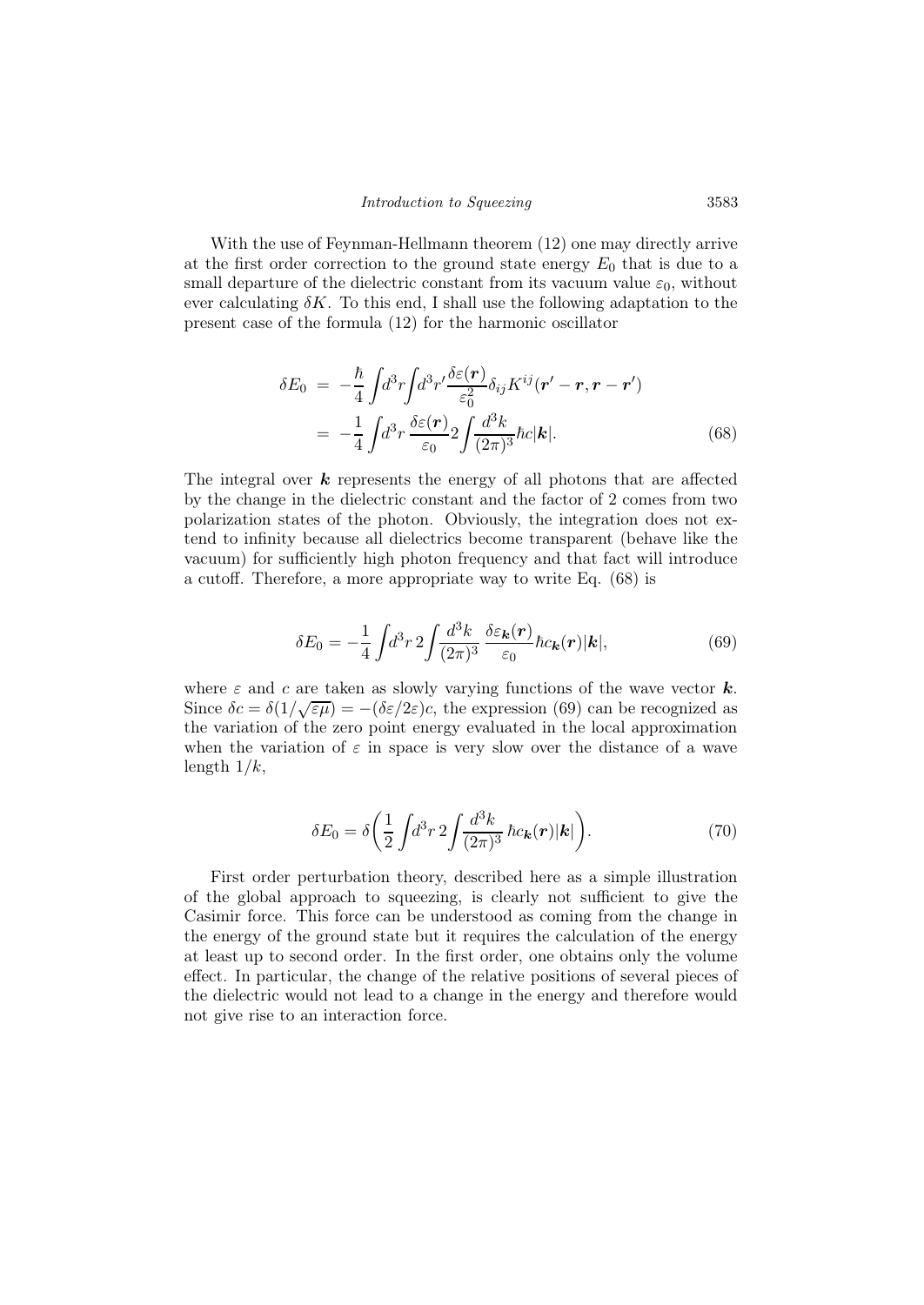#### 7. Propagation of squeezing

In order to satisfy the time-dependent Schrödinger equation

$$
i\hbar \partial_t \Psi \left[ A|t \right] = H \Psi \left[ A|t \right], \tag{71}
$$

the functions  $\mathcal A$  and  $\mathcal D$  and the kernel  $\mathcal K$  must depend on time, except for the ground state. Their time evolution can be derived by substituting the wave functional

$$
\Psi\left[\mathbf{A}|t\right]
$$
\n
$$
= C \exp\left[-\frac{1}{2\hbar} \int d^3r \int d^3r' \left(\mathbf{A}(\mathbf{r}) - \mathcal{A}(\mathbf{r},t)\right) \cdot \mathcal{K}(\mathbf{r},\mathbf{r}',t) \cdot \left(\mathbf{A}(\mathbf{r}') - \mathcal{A}(\mathbf{r}',t)\right)\right]
$$
\n
$$
+ \exp\left[\frac{i}{\hbar} \int d^3r \mathcal{D}(\mathbf{r},t) \cdot \mathbf{A}(\mathbf{r})\right]
$$
\n(72)

into (71) and then by comparing the terms of the same form on both sides of this equation. In this way one obtains the Maxwell equations for  $\mathcal{B} = \nabla \times \mathcal{A}$ and D

$$
\partial_t \mathcal{B}(\mathbf{r}, t) = -\nabla \times \frac{\mathcal{D}(\mathbf{r}, t)}{\varepsilon(\mathbf{r})},\tag{73}
$$

$$
\partial_t \mathcal{D}(\mathbf{r}, t) = \nabla \times \frac{\mathcal{B}(\mathbf{r}, t)}{\mu(\mathbf{r})},\tag{74}
$$

and the following nonlinear integro-differential equation for  $K$ 

$$
\partial_t \mathcal{K}^{ij}(\mathbf{r}', \mathbf{r}'', t) = -i \int d^3 r \, \mathcal{K}^{ik}(\mathbf{r}', \mathbf{r}, t) \frac{\delta_{kl}}{\varepsilon(\mathbf{r})} \mathcal{K}^{lj}(\mathbf{r}, \mathbf{r}'', t) + i \varepsilon^{imk} \partial'_m \frac{\delta_{kl} \delta(\mathbf{r}' - \mathbf{r}'')}{\mu(\mathbf{r}')} \stackrel{\leftarrow}{\partial}_{n}^{\prime\prime} \varepsilon^{jnl}.
$$
\n(75)

Propagation of squeezing, in principle, is fully described by the time evolution equation (37) of the kernel  $K$  but it is rather difficult to draw physical conclusions from this equation in the general case. However, for small perturbations, when the departure from the vacuum situation is given by (65) and (67), one can find an explicit expression for the time dependence of  $K$ . To this end, I shall use the first order formula  $(41)$  obtained for the harmonic oscillator. In the present case, this formula takes on a very simple form when  $K$  is taken as a function of wave vectors because in this representation the frequency  $\Omega$  is diagonal. The application of the operations  $\exp(-i\Omega t)$  in the formula (41) amounts simply to the multiplications by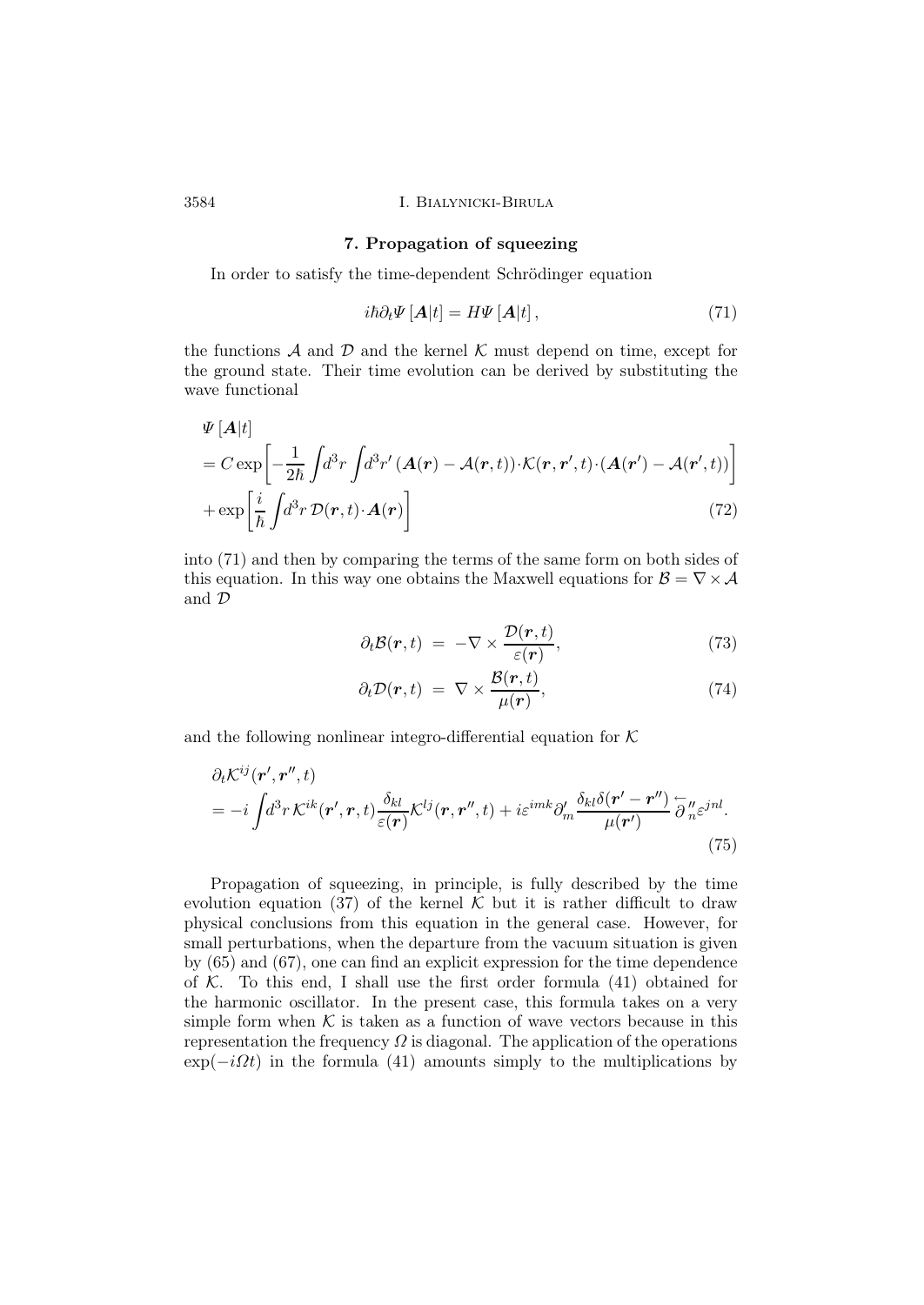$\exp(-ic|\mathbf{k}|t)$ . This leads to the following formula for  $\delta\mathcal{K}(t)$ 

$$
\delta \mathcal{K}^{ij}(\mathbf{r}_1, \mathbf{r}_2, t)
$$
\n
$$
= \int d^3 r \int \frac{d^3 k_1}{(2\pi)^3} \frac{d^3 k_2}{(2\pi)^3} e^{i\mathbf{k}_1(\mathbf{r}_1 - \mathbf{r})} e^{i\mathbf{k}_2(\mathbf{r} - \mathbf{r}_2)} \delta \varepsilon(\mathbf{r}) e^{-ic|\mathbf{k}_1|t} e^{-ic|\mathbf{k}_2|t} \tilde{\Gamma}^{ij}(\mathbf{k}_1, \mathbf{k}_2)
$$
\n
$$
= \int d^3 r \Gamma^{ij}(\mathbf{r}_1 - \mathbf{r}, \mathbf{r} - \mathbf{r}_2, t) \delta \varepsilon(\mathbf{r}). \tag{76}
$$

The function  $\Gamma(\mathbf{r}_1-\mathbf{r},\mathbf{r}-\mathbf{r}_2,t)$  can be easily evaluated explicitly since after the substitution of the expression (66) all integrations over the wave vectors are elementary. The resulting formula reads

$$
\Gamma^{ij}(\mathbf{r}_1 - \mathbf{r}, \mathbf{r} - \mathbf{r}_2, t) \n= c(\delta^{ik}\Delta - \partial^i\partial^k)_1 \delta_{kl} G(\mathbf{r}_1 - \mathbf{r}, \mathbf{r} - \mathbf{r}_2, t) (\delta^{lj}\widetilde{\Delta} - \overleftarrow{\partial}^l \overleftarrow{\partial}^j)_2, \qquad (77)
$$

where

$$
G(\mathbf{r}_1, \mathbf{r}_2, t) = \int \frac{d^3 k_1}{(2\pi)^3} \frac{d^3 k_2}{(2\pi)^3} e^{i\mathbf{k}_1 \mathbf{r}_1} e^{i\mathbf{k}_2 \cdot \mathbf{r}_2} \frac{e^{-ic|\mathbf{k}_1|t} e^{-ic|\mathbf{k}_2|t}}{|\mathbf{k}_1||\mathbf{k}_2|(|\mathbf{k}_1| + |\mathbf{k}_2|)} \n= \frac{1}{(2\pi^2)^2} \int_0^\infty dk_1 \int_0^\infty dk_2 \frac{e^{-ick_1 t} e^{-ick_2 t}}{k_1 + k_2} \frac{\sin(k_1 r_1)}{r_1} \frac{\sin(k_2 r_2)}{r_2}.
$$
\n(78)

The integration over  $k_1$  and  $k_2$  can be easily performed after the change of variables:  $k = k_1 + k_2, q = k_1 - k_2$ 

$$
G(\mathbf{r}_{1}, \mathbf{r}_{2}, t) = \frac{1}{(2\pi)^{3}\pi r_{1}r_{2}} \int_{0}^{\infty} \frac{dk}{k} e^{-ikct} \int_{-k}^{k} dq \sin \frac{k+q}{2} r_{1} \sin \frac{k-q}{2} r_{2}
$$
  
\n
$$
= \frac{2}{(2\pi)^{3}\pi (r_{1}^{2} - r_{2}^{2})} \int_{0}^{\infty} \frac{dk}{k} e^{-ikct} \left( \frac{\sin kr_{2}}{r_{2}} - \frac{\sin kr_{1}}{r_{1}} \right)
$$
  
\n
$$
= \frac{1}{(2\pi)^{3} (r_{1}^{2} - r_{2}^{2})}
$$
  
\n
$$
\times \left[ \frac{\theta(r_{2} - |ct|)}{r_{2}} - \frac{\theta(r_{1} - |ct|)}{r_{1}} + \frac{i}{\pi r_{2}} \ln \left| \frac{r_{2} - ct}{r_{2} + ct} \right| - \frac{i}{\pi r_{1}} \ln \left| \frac{r_{1} - ct}{r_{1} + ct} \right| \right],
$$
\n(79)

where  $\theta(r-ct)$  is the step function. The function (79) describes fully the propagation of squeezing in the vacuum when the departure from the vacuum state is small (cf. Eq. (41)). Unfortunately, this approximation is not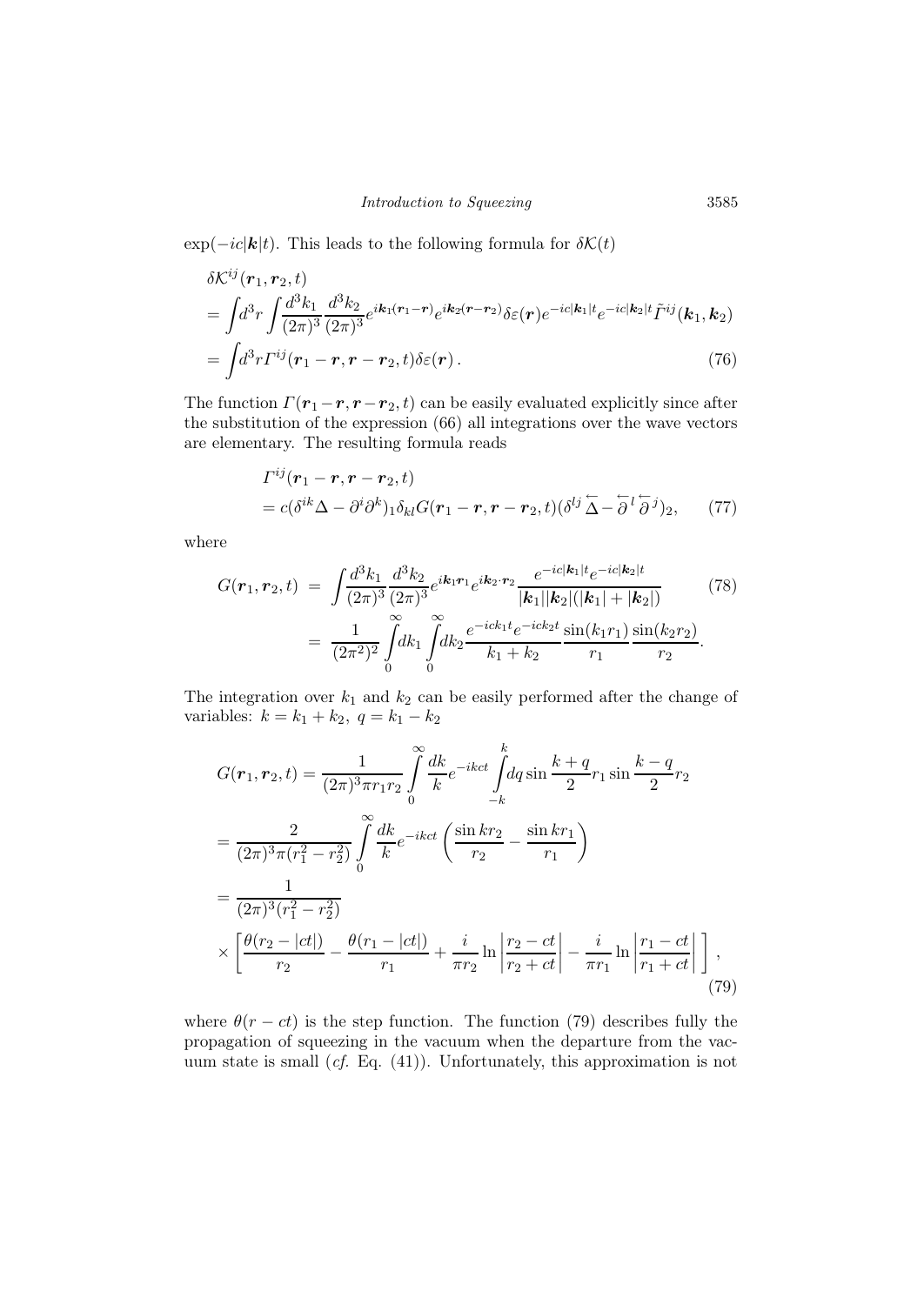valid near the light cone in the variables  $r$  and  $t$  because of the singularities in Eq. (79). A better, nonperturbative approach is needed to determine the behavior of squeezing on the light cone. What does follow, however, from these considerations is that squeezing has very interesting propagation properties. In my simple example, the initial value of the squeezing kernel K has been influenced by a change in the value of  $\varepsilon$  that took place in some region of space. This influence extends throughout space with the powerlaw falloff when moving away from the region where  $\varepsilon$  has been changed, as determined by the formula (67). Then, at  $t = 0$ , the vacuum value of  $\varepsilon$  is restored and the electromagnetic field begins its relaxation to the true vacuum state. The real part of  $K$  relaxes to zero with the speed of light as seen from the presence of the step functions, while the imaginary part relaxes to zero much more slowly as determined by the logarithmic functions.

# 8. Wigner functional for the electromagnetic field and relativistic invariance

There is a tendency among some physicists to limit the notion of relativistic invariance to theories that involve only tensorial (or spinorial) equations. The case of the Wigner functional and the number of photons, that is explored in this section, shows clearly that this limitation is not justified and that it restricts unnecessarily the freedom of choosing the right formulation. All that is really required of a relativistically invariant theory is that the physical laws are the same in all inertial reference frames. This implies that the equations used by all observers related by a Poincaré transformation have the same form. The exact nature of the transformation laws for physically relevant quantities is of no importance if they only guarantee the correct final result. There is no simple way to write the expression for the Wigner functional for the vacuum state in terms of tensor quantities with properly summed up indices even though this functional is an absolute invariant. It has the same value and the same form for every observer and it is even invariant [23] under conformal transformations.

The description of squeezed states of the electromagnetic field in terms of the Wigner function can be obtained by analogy with quantum mechanics. As a starting point of this generalization I shall take the formula (44). The generalization consists of replacing the position  $r$  by the vector potential and the momentum  $p$  by (minus) the electric displacement vector. In this way, one obtains the following functional of  $\boldsymbol{A}$  and  $\boldsymbol{D}$  describing the most general squeezed state of the electromagnetic field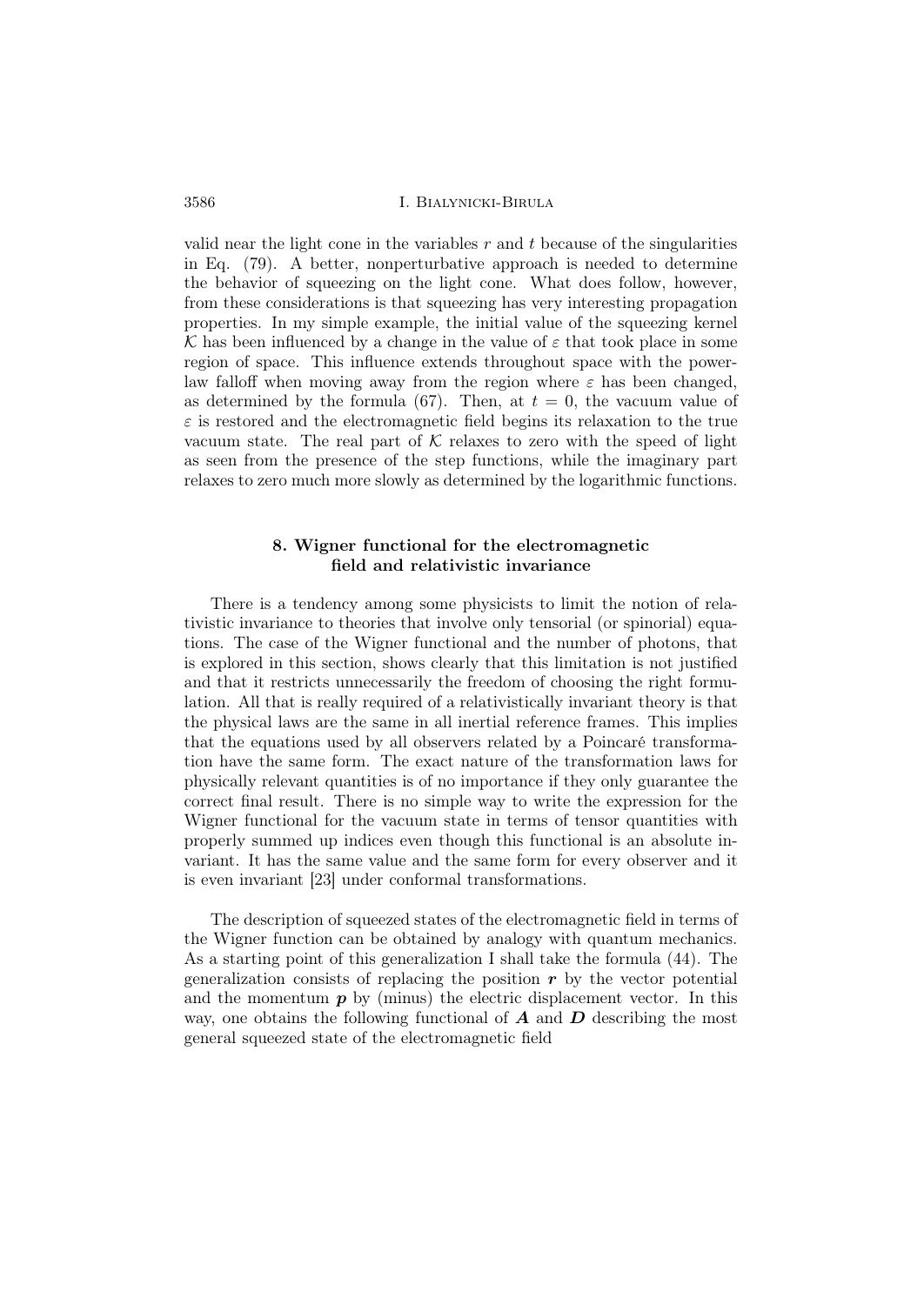$$
W_{\text{sq}}[\boldsymbol{A}, \boldsymbol{D}]
$$
\n
$$
= \exp\left[-\frac{2}{\hbar^2} \int d^3r \int d^3r' \left(\boldsymbol{A}(\boldsymbol{r}) - \langle \hat{\boldsymbol{A}}(\boldsymbol{r}) \rangle \right) \cdot \langle \hat{\boldsymbol{D}}(\boldsymbol{r}) \hat{\boldsymbol{D}}(\boldsymbol{r}') \rangle \cdot \left(\boldsymbol{A}(\boldsymbol{r}') - \langle \hat{\boldsymbol{A}}(\boldsymbol{r}') \rangle \right)\right]
$$
\n
$$
\times \exp\left[-\frac{2}{\hbar^2} \int d^3r \int d^3r' \left(\boldsymbol{D}(\boldsymbol{r}) - \langle \hat{\boldsymbol{D}}(\boldsymbol{r}) \rangle \right) \cdot \langle \hat{\boldsymbol{A}}(\boldsymbol{r}) \hat{\boldsymbol{A}}(\boldsymbol{r}') \rangle \cdot \left(\boldsymbol{D}(\boldsymbol{r}') - \langle \hat{\boldsymbol{D}}(\boldsymbol{r}') \rangle \right)\right]
$$
\n
$$
\times \exp\left[-\frac{2}{\hbar^2} \int d^3r \int d^3r' \left(\boldsymbol{A}(\boldsymbol{r}) - \langle \hat{\boldsymbol{A}}(\boldsymbol{r}) \rangle \right) \cdot \langle \hat{\boldsymbol{D}}(\boldsymbol{r}) \hat{\boldsymbol{A}}(\boldsymbol{r}') \rangle \cdot \left(\boldsymbol{D}(\boldsymbol{r}') - \langle \hat{\boldsymbol{D}}(\boldsymbol{r}') \rangle \right)\right]
$$
\n
$$
\times \exp\left[-\frac{2}{\hbar^2} \int d^3r \int d^3r' \left(\boldsymbol{D}(\boldsymbol{r}) - \langle \hat{\boldsymbol{D}}(\boldsymbol{r}) \rangle \right) \cdot \langle \hat{\boldsymbol{A}}(\boldsymbol{r}) \hat{\boldsymbol{D}}(\boldsymbol{r}') \rangle \cdot \left(\boldsymbol{A}(\boldsymbol{r}') - \langle \hat{\boldsymbol{A}}(\boldsymbol{r}') \rangle \right)\right].
$$
\n(80)

Owing to gauge invariance, the Wigner functional depends on the vector potential  $\boldsymbol{A}$  only through the magnetic induction vector  $\boldsymbol{B}$  and I shall take this explicitly into account by treating  $W$  as a functional of  $\bf{B}$  and  $\bf{D}$ . It should be stressed that the Wigner functional for the electromagnetic field is quite different from the Wigner function for the photon wave function discussed in Refs. [20, 21]. The Wigner functional describes the quantum statistical properties of the full electromagnetic field and not just of a single photon.

In the simplest case of the vacuum state of the electromagnetic field the expectation values of field operators can easily be evaluated and the resulting formula for the Wigner functional can be written in a form resembling the functionals representing the vacuum state vectors (60) and (62)

$$
W_{\text{vac}}\left[\boldsymbol{B}, \boldsymbol{D}\right] = \exp(-2N\left[\boldsymbol{B}, \boldsymbol{D}\right]),\tag{81}
$$

where

$$
N[\boldsymbol{B}, \boldsymbol{D}] = \frac{1}{4\pi^2\hbar} \int d^3r \int d^3r' \left( \sqrt{\frac{\varepsilon}{\mu}} \boldsymbol{B}(\boldsymbol{r}) \frac{1}{|\boldsymbol{r} - \boldsymbol{r}'|^2} \boldsymbol{B}(\boldsymbol{r}') + \sqrt{\frac{\mu}{\varepsilon}} \boldsymbol{D}(\boldsymbol{r}) \frac{1}{|\boldsymbol{r} - \boldsymbol{r}'|^2} \boldsymbol{D}(\boldsymbol{r}') \right).
$$
\n(82)

The physical significance of the functional  $N[\mathbf{B}, \mathbf{D}]$  has been discovered by Zeldovich [19] long time ago. It is the average number of photons present in the electromagnetic field described by the vectors  $\bf{B}$  and  $\bf{D}$ . This interpretation can be justified by noting that the number of photons is related to the energy of the field by the factor  $1/\hbar c|\mathbf{k}|$  and the division by  $|\mathbf{k}|$  is represented in the position space by a nonlocal kernel

$$
\int d^3k \, e^{i\boldsymbol{k}\cdot(\boldsymbol{r}-\boldsymbol{r}')} \frac{1}{|\boldsymbol{k}|} = \frac{1}{4\pi^2 |\boldsymbol{r}-\boldsymbol{r}'|^2}.
$$
\n(83)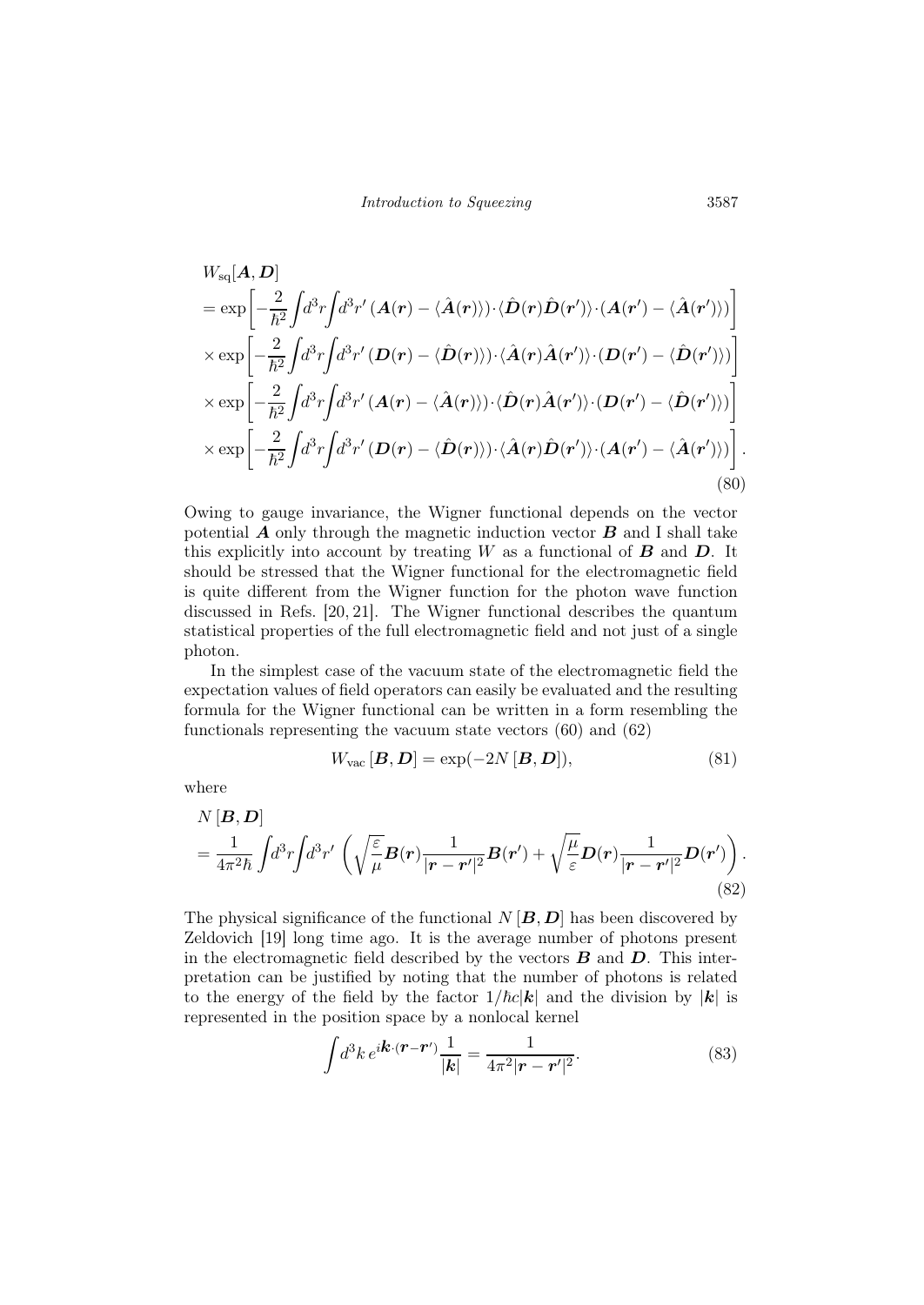The functional (82) that made its appearance in the exponent of the Wigner functional for the vacuum state has also been used as a natural norm for the electromagnetic field and it is intimately connected with the concept of the photon wave function [21, 22]. Despite its "nonrelativistic" appearance  $N[\mathbf{B}, \mathbf{D}]$  is invariant not only under all Poincaré transformations but also, as shown by Gross [23], under the full conformal group. The formula (82) teaches us an important lesson on the subject of relativistic invariance that appearances are sometimes misleading.

A general Wigner functional (80) is, of course, not invariant under the Poincaré transformations, but it does have well defined transformation properties that follow from its physical meaning. As a (pseudo) probability distribution in the phase space, the Wigner function and the Wigner functional must transform as scalars, because the probability is a scalar and the phasespace volume is an invariant. This requirement is even more obvious for the squeezed states, when the Wigner functional is a true probability distribution. Thus, under a Poincaré transformation, the Wigner functional transforms as follows

$$
W'\left[\boldsymbol{B}',\boldsymbol{D}'\right] = W\left[\boldsymbol{B},\boldsymbol{D}\right].\tag{84}
$$

The transformed functional evaluated for the transformed values of its arguments is equal to the original functional for the original values of the arguments. The relativistic invariance of the theory means that there exists a set of generators of the Poincaré transformations that obey the commutation relations characteristic of the Poincaré group. These generators are identified with the corresponding physical quantities: energy, momentum, angular momentum, and the center of mass. In our case these generators are given by the standard expressions for the electromagnetic field and they act on the Wigner functional through the Poisson bracket relations. For example, the energy of the electromagnetic field generates the time translation and that leads to the time evolution equation for the Wigner functional

$$
\partial_t W[\mathbf{B}, \mathbf{D}|t] = \left\{ \frac{1}{2} \int d^3 r \left[ \frac{\mathbf{D}^2(\mathbf{r})}{\varepsilon(\mathbf{r})} + \frac{\mathbf{B}^2(\mathbf{r})}{\mu(\mathbf{r})} \right], W[\mathbf{B}, \mathbf{D}|t] \right\}
$$
  
= 
$$
- \int d^3 r \left( \nabla \times \frac{\mathbf{D}(\mathbf{r})}{\varepsilon(\mathbf{r})} \cdot \frac{\delta}{\delta \mathbf{B}(\mathbf{r})} - \nabla \times \frac{\mathbf{B}(\mathbf{r})}{\mu(\mathbf{r})} \cdot \frac{\delta}{\delta \mathbf{D}(\mathbf{r})} \right) W[\mathbf{B}, \mathbf{D}|t]
$$
(85)

that is the counterpart of (46). The complete analysis of relativistic invariance along these lines has been carried out in detail in Refs. [24, 25]. The second reference is particularly relevant since it deals with the classical statistical theory of the electromagnetic field and all the formal properties of the Wigner functional are the same as those of the classical distribution function.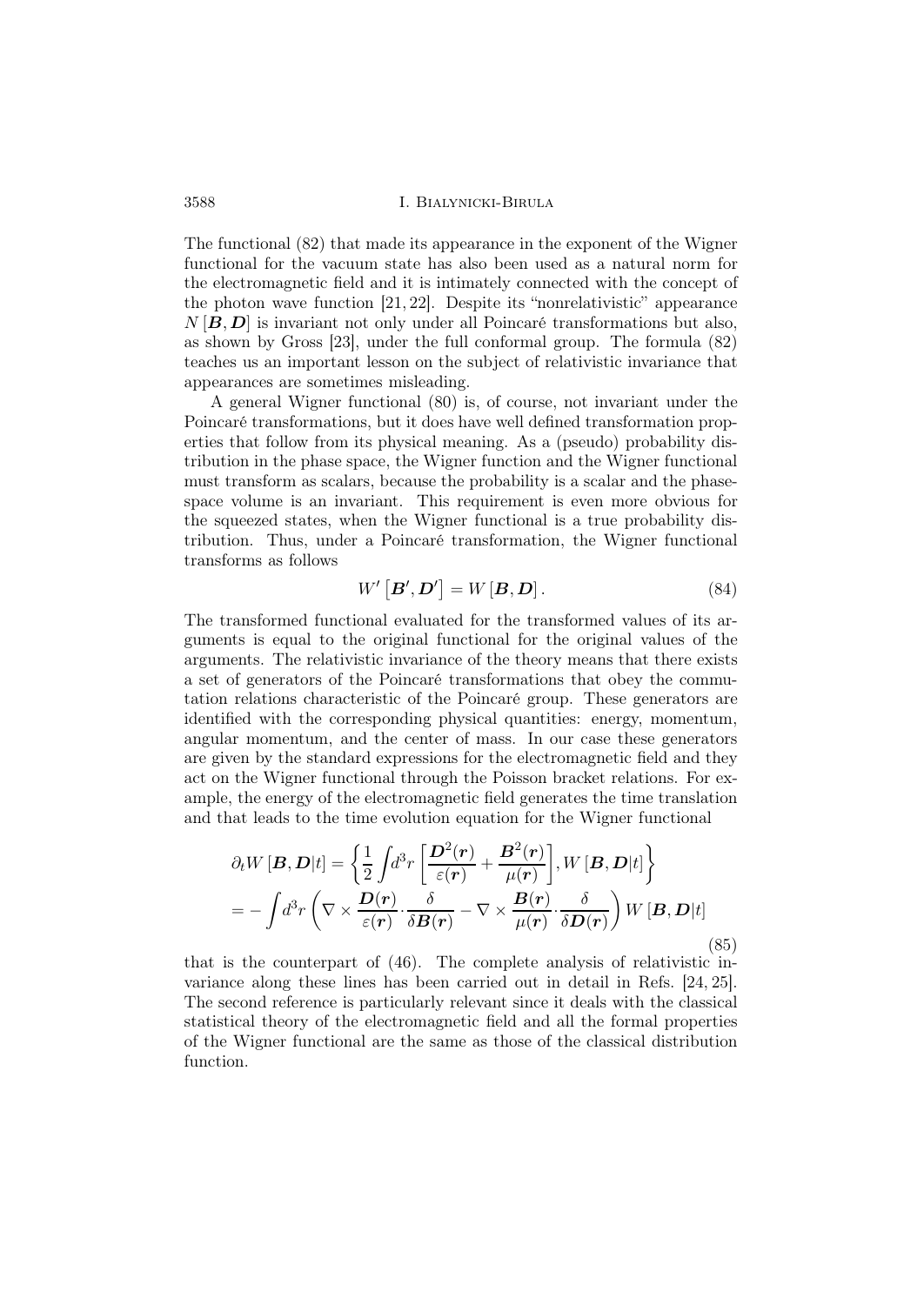I would like to thank Wolfgang Schleich for the hospitality at the Abteilung für Quantenphysik of the University of Ulm where part of this research has been carried out.

#### REFERENCES

- [1] D. Stoler, *Phys. Rev.* **D1**, 3217 (1970).
- [2] D.F. Walls, G.J. Milburn, Quantum Optics, Springer, Berlin, 1994.
- [3] L. Mandel, E. Wolf, Optical Coherence and Quantum Optics, Cambridge University Press, Cambridge 1995.
- [4] M.O. Scully, M.S. Zubairy, Quantum Optics, Cambridge University Press, Cambridge 1997.
- [5] I. Bialynicki-Birula, in Coherence, Cooperation and Fluctuations Eds. F. Haake, L. M. Narducci, D. F. Walls, Cambridge University Press, Cambridge 1986, p.159.
- [6] I. Bialynicki-Birula, in Physics of Phonons, Ed. T. Paszkiewicz, Lecture Notes in Physics, vol. 285, Springer, Berlin 1987.
- [7] I. Bialynicki-Birula, Z. Bialynicka-Birula, J. Opt. Soc. Am. B4, 16 (1987).
- [8] I. Bialynicki-Birula, in Proceedings of the Conference on Frontier Tests of Quantum Electrodynamics, Sandansky, Bulgaria, June 9-15 1998, Heron Press, Sofia.
- [9] M. Burgess, Phys. Rev. D55, 951 (1997).
- [10] E.H. Kennard, Z. Phys. **44**, 326 (1927).
- [11] E. Schrödinger, Sitzungsber. Preuss. Akad. Wiss. 296 (1930).
- [12] H.P. Robertson, *Phys. Rev.* **35**, 667 (1930).
- [13] I. Bialynicki-Birula, J. Mycielski, Comm. Math. Phys. 44, 129 (1975).
- [14] H. Hellmann, Einfürung in die Quantenchemie, Franz Deutize, Leipzig 1937.
- [15] R.P. Feynman, *Phys. Rev.* **56**, 340 (1939).
- [16] E.P. Wigner, *Phys. Rev.* **40**, 749 (1932).
- [17] R. Jackiw, in Constraint Theory and Quantization Methods, Eds. F. Colomo, L. Lusanna, G. Marmo, World Scientific, Singapore, 1994, (Reprinted in R. Jackiw Diverse Topics in Theoretical and Mathematical Physics, World Scientific, Singapore 1995.
- [18] C.W. Misner, K.C. Thorn, J.A. Wheeler, Gravitation, Freeman, San Francisco 1970.
- [19] Ya. B. Zeldovich, Dokl. Acad. Sci. USSR, 163, 1359 (1965), (in Russian).
- [20] I. Bialynicki-Birula, Acta Phys. Pol. A86, 97 (1994).
- [21] I. Bialynicki-Birula, in Progress in Optics, Vol. XXXVI, Ed. E. Wolf Elsevier, Amsterdam 1996.